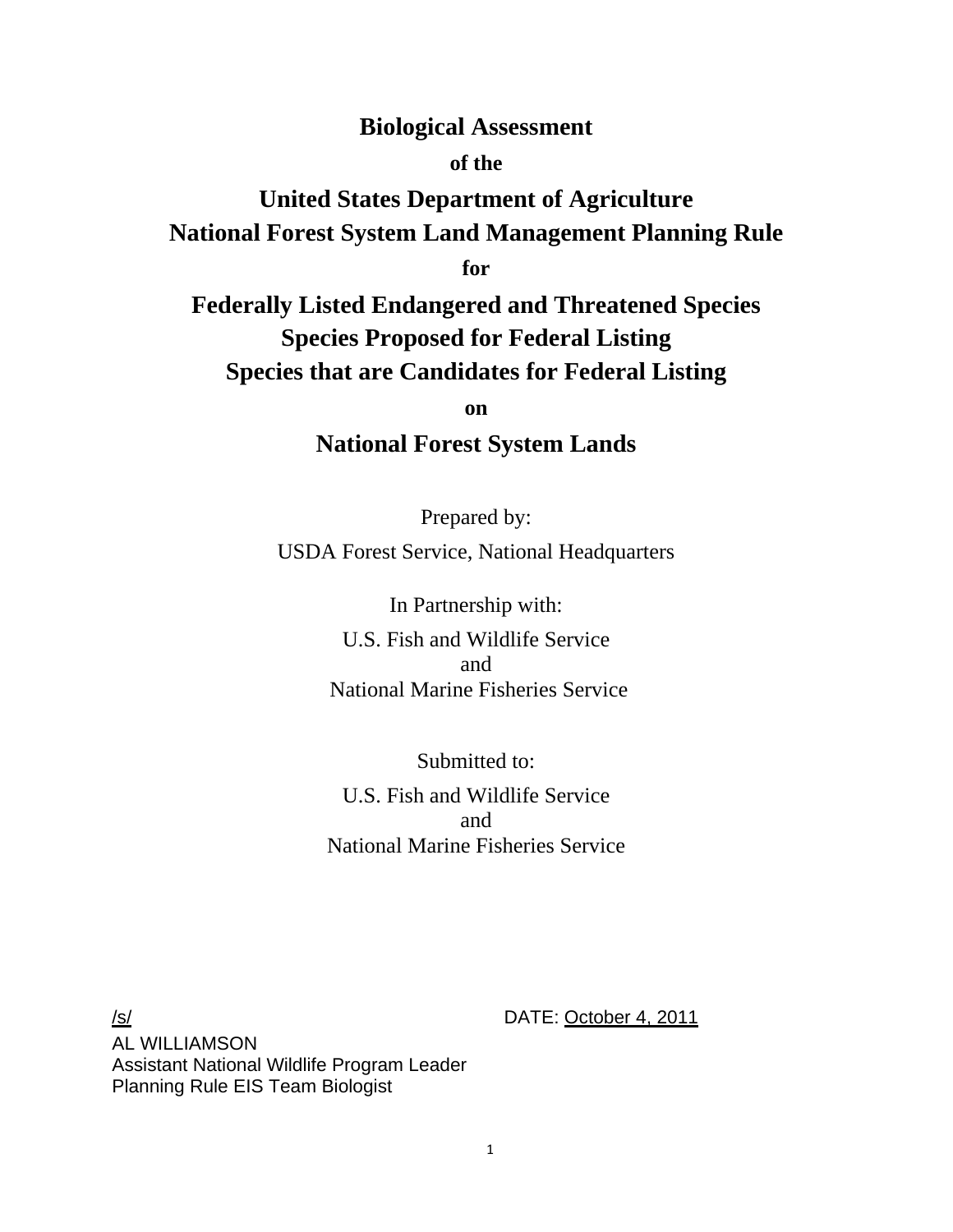# **Biological Assessment of Potential Effects of the USDA National Forest System Land Management Planning Rule to Federally Listed Endangered and Threatened Species, and Proposed and Candidate Species on National Forest System Lands**

### **Description of the Action being Considered**

#### INTRODUCTION

The USDA Forest Service is proposing a new planning rule at 36 CFR 219 that sets out requirements for development, revision, and amendment of land management plans for national forest and grassland units of the National Forest System (NFS). The final rule will replace the current planning rule for guiding land management planning pursuant to the National Forest Management Act (NFMA).

This Biological Assessment (BA) is the basis for the Department of Agriculture, Forest Service's Endangered Species Act (ESA) consultation with the Department of the Interior, Fish and Wildlife Service (FWS) and Department of Commerce, National Oceanic and Atmospheric Administration Fisheries Service (NOAA Fisheries) on the final NFMA Planning Rule with respect to its role in contributing to the Forest Service's obligation to carry out programs for listed species (section 7 (a)(1); 16 USC 1536 (a)(1))and its potential effects on threatened and endangered (T  $\&$  E) species and critical habitat (section 7 (a)(2); 16 USC 1536 (a)(2)). Furthermore, while the ESA does not require conferencing on species proposed for listing or on species that are candidates for Federal listing, this BA also is the basis for voluntarily exercising the option to conference on proposed and candidate species occurring on NFS lands under ESA section  $7(a)(1)$  and  $7(a)(2)$ . Although this action does not constitute a major Federal construction project, the three agencies agreed that a biological assessment would be the appropriate documentation for determining whether the proposed action is likely to affect an endangered, threatened, proposed, or candidate species.

#### CONSULTATION HISTORY RELEVANT TO THE FINAL PLANNING RULE

Beginning in September, 2010 and continuing through the development of the final planning rule and its accompanying final Programmatic Environmental Impact Statement (PEIS), representatives from the FWS and the NOAA Fisheries (the reviewing agencies) met regularly with members of the Forest Service to discuss ESA issues related to the final NFMA planning rule. During that time, the three agencies worked closely together to identify the relevant issues and appropriate level of analysis associated with this programmatic rule and the environmental analysis for it. They have collaborated on a consultation process and on this BA. The Agency requested consultation under Section  $7(a)(1)$  and  $7(a)(2)$  of the Endangered Species Act with the reviewing agencies in July, 2011. Additionally, the Agency requested conferencing on the potential effects of the rule on all species that are proposed for Federal listing and currently occur on NFS lands, and those that are candidates for Federal listing that occur on or are suspected to occur on NFS lands. A summary of the consultation meetings between the Forest Service, NOAA Fisheries, and the FWS can be found in Appendix E.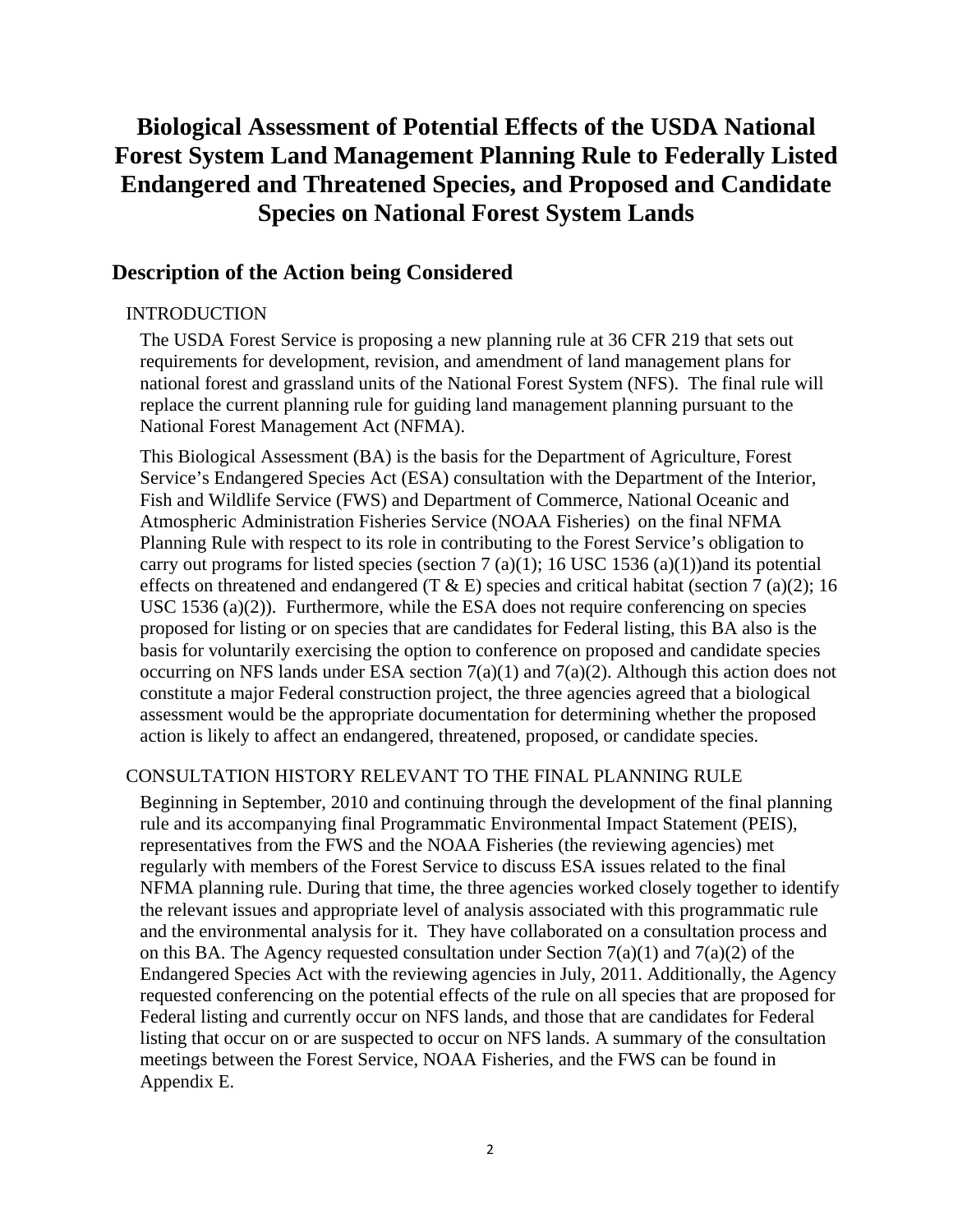# FINAL PLANNING RULE PROVISIONS MOST RELEVANT TO THIS BA

A draft final version of the planning rule, in its entirety, will accompany this BA. This ESA consultation will consider the entire final planning rule. The specifically selected provisions in the rule that follow are those requirements expected to be most relevant to this BA, in that they will influence the planning process and plan content with respect to federally listed species, species proposed for listing, and candidate species; the ecosystems upon which they depend; and furtherance of ESA goals.

§ 219. 2 Levels of planning and responsible officials (b) *National Forest System unit planning*.

- (5) The Chief of the Forest Service is responsible for leadership and direction for carrying out the National Forest System land management planning program under this part. The Chief of the Forest Service shall:
	- (i) Establish planning procedures for this part in the Forest Service Directive System in Forest Service Manual 1920—Land Management Planning and in Forest Service Handbook 1909.12—Land Management Planning Handbook.
	- (ii) Establish and administer a national oversight process for accountability and consistency of NFS land management planning under this part.

## § 219.3 Role of science in planning

The responsible official shall use the best available scientific information to inform the planning process identified in this subpart.

§ 219.4 Requirements for public participation

(1) *Outreach*. The responsible official shall engage the public—including Tribes and Alaska Native Corporations, other Federal agencies, State and local governments, individuals, and public and private organizations or entities—early and throughout the planning process as required by this part, using collaborative processes where feasible and appropriate. In providing opportunities the responsible official shall encourage participation by:

(iv) Federal agencies, States, counties, and local governments, including State fish and wildlife agencies, State foresters and other relevant State agencies. Where appropriate, the responsible official shall encourage, States, counties, and other local governments to seek cooperating agency status in the NEPA process for development, amendment, or revision of a plan. The responsible official may participate in planning efforts of States, counties, local governments, and other Federal agencies, where practicable and appropriate.

(b) *Coordination with other public planning efforts*. (1) The responsible official shall coordinate land management planning with the equivalent and related planning efforts of federally recognized Indian Tribes, Alaska Native Corporations, other Federal agencies, and State and local governments.

### § 219.6 Assessment

(b) *Content of the assessment for plan development or revision*. In the assessment(s) for plan development or revision, the responsible official shall identify and evaluate existing information relevant to the plan area for the following: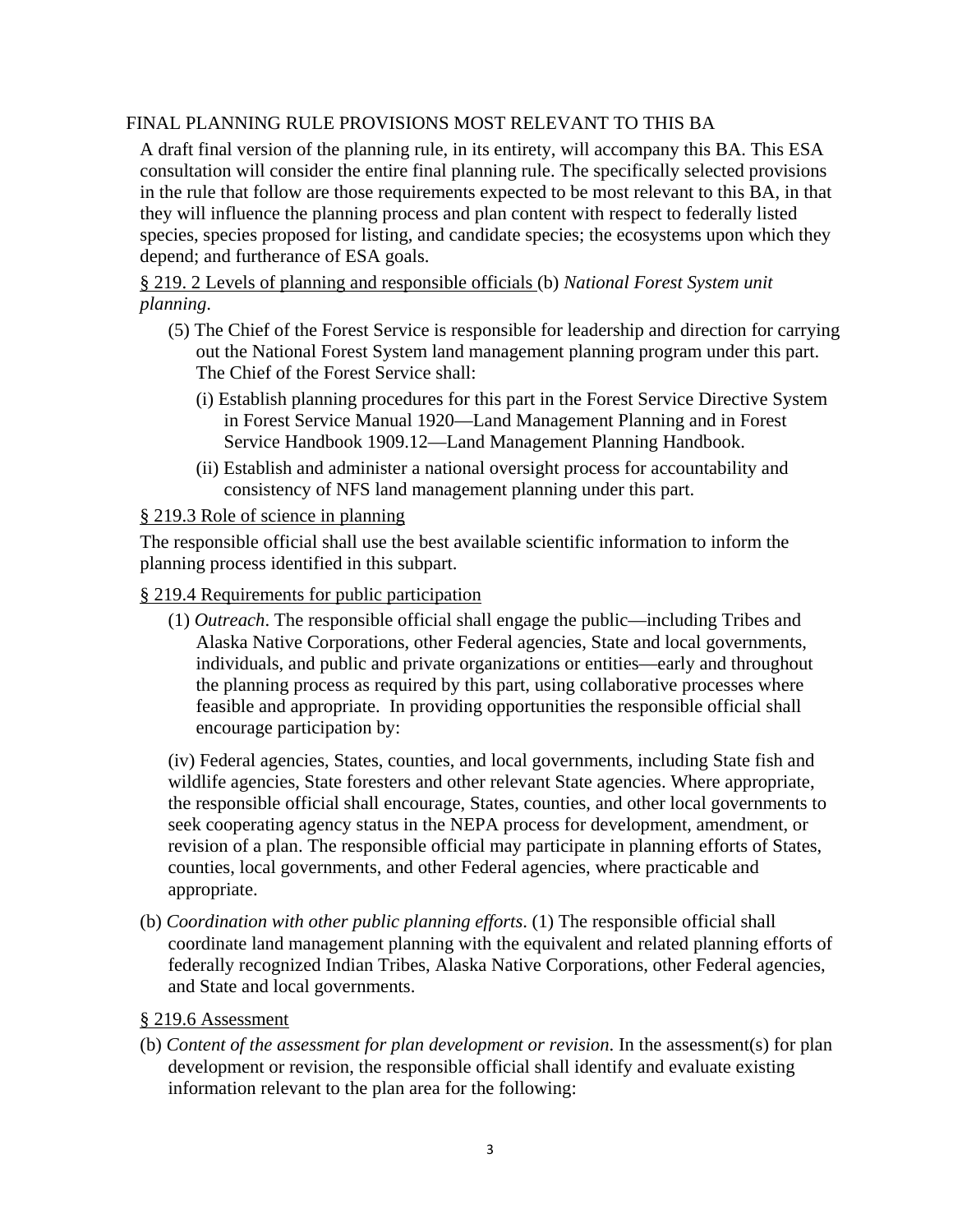- (1) Terrestrial, aquatic ecosystems, and watersheds;
- (2) Air, soil, and water resources and quality;
- (3) System drivers, including dominant ecological processes, disturbance regimes, and stressors, such as natural succession, wildland fire, invasive species, and climate change; and the ability of those terrestrial and aquatic ecosystems on the plan area to adapt to change;
- (5) Threatened, endangered, proposed, candidate species, and potential species of conservation concern present in the plan area;

### § 219.7 New plan development or plan revision

- (c) *Process for plan development or revision*. (1) The process for developing or revising a plan includes: public notification and participation (§§ 219.4 and 219.16), assessment (§ 219.6), developing a proposed plan, considering the environmental effects of the proposal, providing an opportunity to comment on the proposed plan, providing an opportunity to object before the proposal is approved (subpart B), and, finally, approving the plan or plan revision. A new plan or plan revision requires preparation of an EIS.
	- (2) In developing a proposed new plan or proposed plan revision, the responsible official shall:
		- (i) Review relevant information from the assessment phase and the monitoring phase to identify a preliminary need to change the existing plan and to inform the development of plan components and other plan content;
		- (ii) Consider the goals and objectives of the Forest Service strategic plan  $(\S 219.2(a))$ ;
		- (iii) Identify the presence and consider the importance of various physical, biological, social, cultural, and historic resources on the plan area, with respect to the requirements for plan components of §§ 219.8 through 219.11;
		- (iv) (iv) Consider conditions, trends, and system drivers, with respect to the requirements for plan components of §§ 219.8 through 219.11.
		- (x) Identify questions and indicators for the plan monitoring program (§ 219.12); and
	- (3) The regional forester shall identify the species of conservation concern for the plan area in coordination with the responsible official.
- (e) *Plan components*. Plan components guide future project and activity decisionmaking. The plan must indicate whether specific plan components apply to the entire plan area, to specific management areas or geographic areas, or to other areas as identified in the plan. Every project and activity must be consistent with the applicable plan components (§ 219.15).

### § 219.8 Sustainability

The plan must provide for social, economic, and ecological sustainability within Forest Service authority and consistent with the inherent capability of the plan area, as follows:

- (a) *Ecological sustainability*.
	- (1) *Ecosystem Integrity*. The plan must include plan components, including standards or guidelines, to maintain or restore the ecological integrity of terrestrial and aquatic ecosystems and watersheds in the plan area, including plan components to maintain or restore structure, function, composition, and connectivity, taking into account:
		- (i) Interdependence of terrestrial and aquatic ecosystems in the plan area;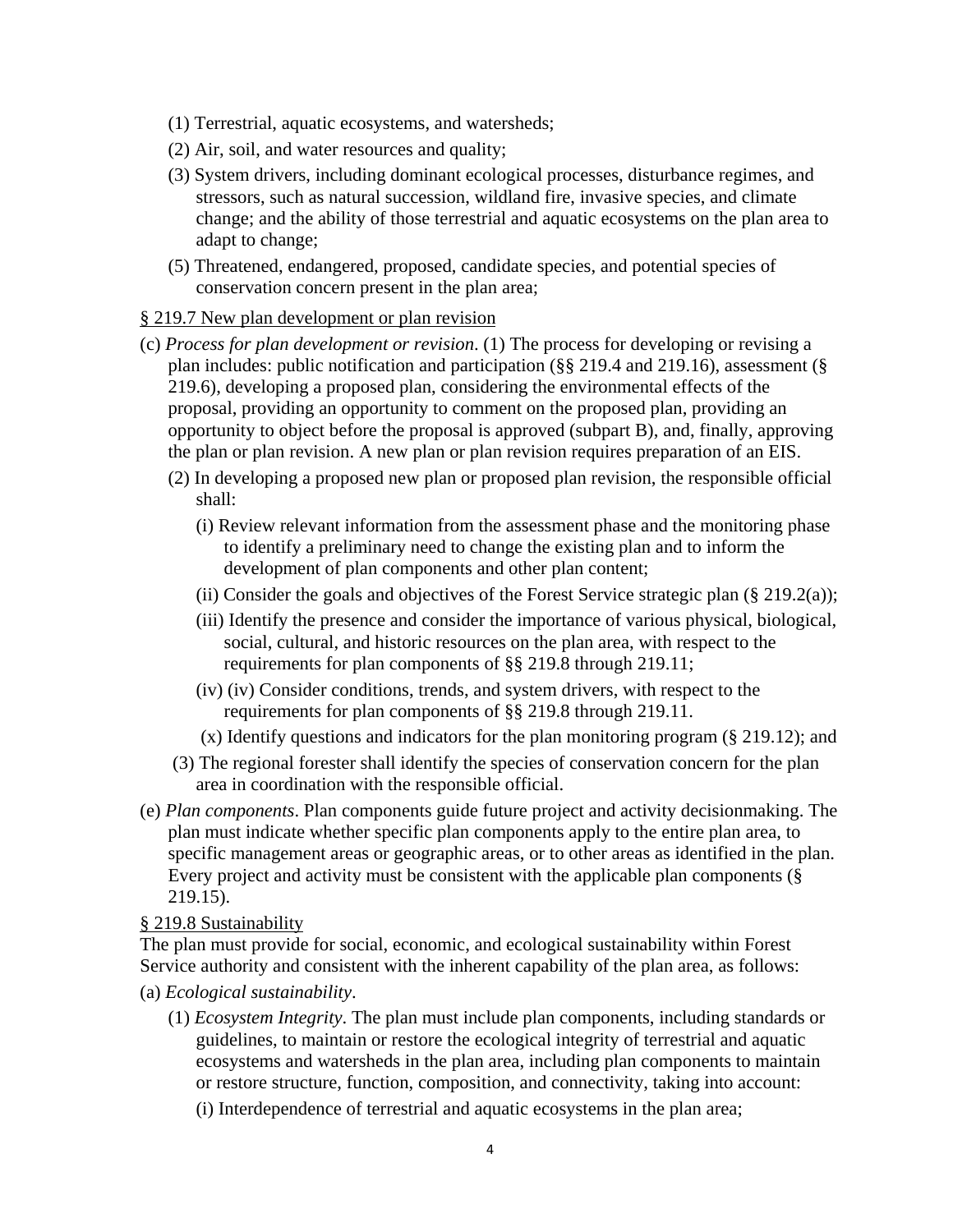- (ii) Contributions of the plan area to ecological conditions within the broader landscape influenced by the plan area;
- (iii) Conditions in the broader landscape that may influence the sustainability of resources and ecosystems within the plan area;
- (v) Wildland fire and opportunities to restore fire adapted ecosystems;
- (v) Wildland fire and opportunities to restore fire adapted ecosystems; and
- (vi) Opportunities for landscape scale restoration.
- (2) *Air, soil, and water*. The plan must include plan components, including standards or guidelines, to maintain, protect, or restore:
	- (i) Air quality;
	- (ii) Soils and soil productivity, including guidance to reduce soil erosion and sedimentation;
	- (iii)Water quality,
	- (iv) Water resources in the plan area, including lakes, streams and wetlands; ground water; public water supplies; sole source aquifers; source water protection areas; and other sources of drinking water; (including guidance to prevent or mitigate detrimental changes in quantity, quality, and availability);
- (3) *Riparian areas*. (i) The plan must include plan components, including standards or guidelines, to maintain, protect, or restore the ecological integrity of riparian areas in the plan area, including plan components to maintain, protect, or restore structure, function, composition, and connectivity, taking into account:
	- (A) Water temperature or chemical composition;
	- (B) Blockages (uncharacteristic and characteristic) of water courses;
	- (C) Deposits of sediment;
	- (D) Aquatic and terrestrial habitats;
	- (E) Ecological connectivity, and species movement; and
	- (F) Restoration needs.
	- (ii) Plans must establish width(s) for riparian management zones around all lakes, perennial and intermittent streams, and open water wetlands, within which the plan components of paragraph (a)(3)(i) of this section will apply, giving special attention to land and vegetation for approximately 100 feet from the edges of all perennial streams and lakes.
		- (A) Riparian management zone width(s) may vary based on ecologic or geomorphic factors or type of water body; and will apply unless replaced by a site-specific delineation of the riparian area.
		- (B) Plan components must ensure that no management practices causing detrimental changes in water temperature or chemical composition, blockages of water courses, or deposits of sediment that seriously and adversely affect water conditions or fish habitat shall be permitted within the riparian management zones or the site-specific delineated riparian areas.
- (4) *Best management practices*. The plan must require the use of national best management practices for water quality. The Chief of the Forest Service must include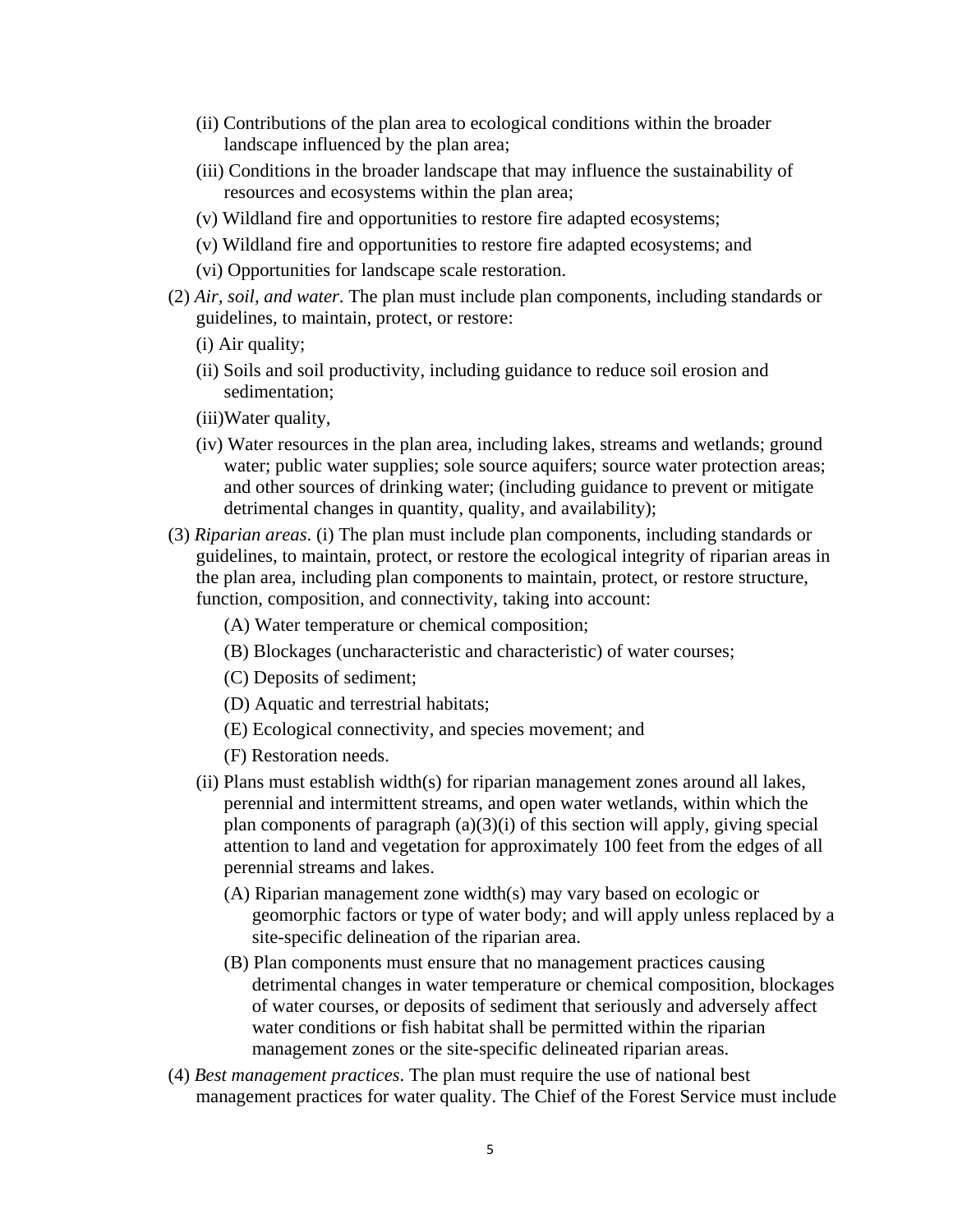national best management practices for water quality in the Forest Service Directive System.

- (b) *Social and economic sustainability*. The plan must include plan components, including standards or guidelines, to guide the plan area's contribution to social and economic sustainability, taking into account:
	- (1) Social, cultural, and economic conditions relevant to the area influenced by the plan;
	- (2) Scenic character and sustainable recreation settings, opportunities, and uses;
	- (3) Multiple uses that contribute to local, regional, and national economies in a sustainable manner;
	- (4) Ecosystem services,
	- (5) Cultural and historic resources and uses;
	- (6) Opportunities to connect people with nature to promote natural resource conservation, and human health.

## § 219.9 Diversity of plant and animal communities

The provisions under this section adopt a complementary ecosystem and species-specific approach to maintaining the diversity of plant and animal communities and the persistence of native species in the plan area. Compliance with the requirements of paragraphs (a) and (b) of this section is intended to provide the ecological conditions to both maintain the diversity of plant and animal communities and support the persistence of most native species in the plan area. When, in the judgment of the responsible official, compliance with the requirements of paragraphs (a) and (b) of this section are insufficient, additional speciesspecific plan components must be included in accordance with paragraph (c) of this section. The plan must include plan components for providing ecological conditions to maintain the diversity of plant and animal communities and the persistence of native species in the plan area within Forest Service authority and consistent with the inherent capability of the plan area, as follows:

- (a) *Ecosystem integrity*. As required by § 219.8(a), the plan must include plan components, including standards or guidelines, to maintain or restore the ecological integrity of terrestrial and aquatic ecosystems and watersheds in the plan area, including plan components to maintain or restore their structure, function, composition, and connectivity.
- *(b) Ecosystem diversity*. The plan must include plan components, including standards or guidelines, to maintain or restore the diversity of ecosystems and habitat types throughout the plan area. In doing so, the plan must include plan components to maintain or restore:
	- (1) Key characteristics associated with terrestrial and aquatic ecosystem types;
	- (2) Rare aquatic and terrestrial plant and animal communities; and
	- (3) The diversity of native tree species similar to that existing in the plan area.
- (c) *Additional, species-specific plan components.*(1) If the responsible official determines that the plan components in paragraphs (a) and (b) of this section are insufficient to provide the ecological conditions necessary to: contribute to the recovery of federally listed threatened and endangered species, conserve proposed and candidate species, and maintain a viable population of each species of conservation concern within the plan area,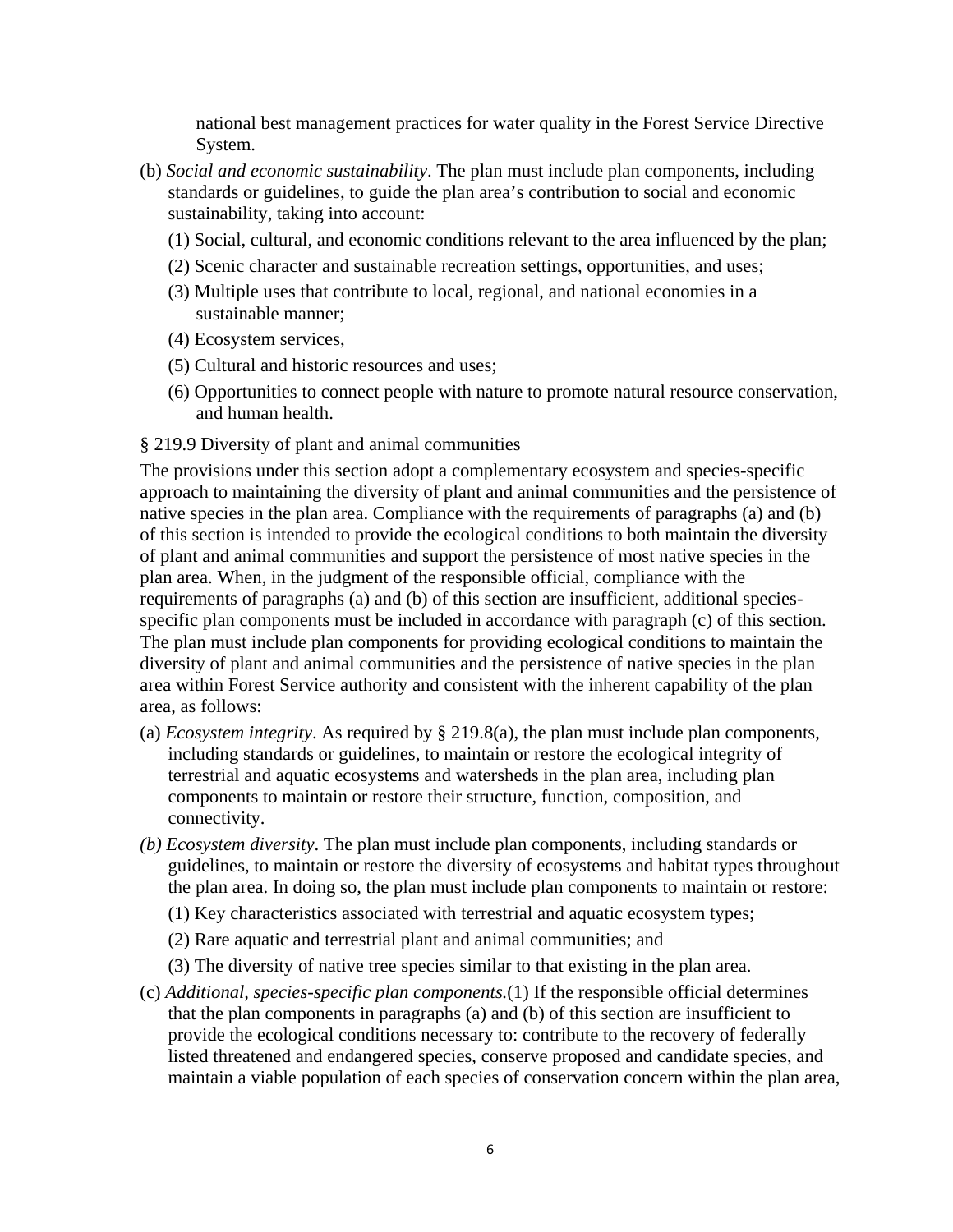then additional, species-specific plan components, including standards or guidelines, must be developed to provide such ecological conditions in the plan area.

- (2) Where the responsible official determines that it is beyond the authority of the Forest Service, not within the inherent capability of the plan area, or not practicable to maintain or restore the ecological conditions to maintain a viable population of a species of conservation concern in the plan area, the responsible official must:
	- (i) Document the basis for that determination  $(\S 219.14(a))$ ; and
	- (ii) Provide plan components to maintain or restore ecological conditions within the plan area to contribute to the extent practicable to maintaining a viable population of the species within its range. In providing such plan components the responsible official shall coordinate with other Federal, State, Tribal, and private land managers having management authority over lands where the population exists.
- (d) *Species of conservation concern*. For purposes of this subpart, a species of conservation concern is a species, other than federally listed threatened, endangered, proposed, or candidate species, that is known to occur in the plan area and for which the regional forester has determined that the best available scientific information indicates substantial concern about the species' capability to persist over the long-term in the plan area.

## § 219.10 Multiple uses

While meeting the requirements of §§ 219.8 and 219.9, the plan must provide for ecosystem services and multiple uses, including outdoor recreation, range, timber, watershed, wildlife, and fish, within Forest Service authority and the inherent capability of the plan area.

## § 219.11 Timber requirements based on the NFMA.

While meeting the requirements of §§ 219.8 through 219.10, the plan must include plan components and other plan content regarding timber management, within Forest Service authority, and the inherent capability of the plan area.

- (d) *Limitations on Timber harvest.* Whether for the purposes of timber production or other purposes, plan components must ensure the following:
	- (3) Timber harvest is carried out in a manner consistent with the protection of soil, watershed, fish, wildlife, recreation, and aesthetic resources.

# § 219.12 Monitoring

- (a) *Plan monitoring program.*
	- (1) The responsible official shall develop a monitoring program for the plan area, and include it in the plan. Monitoring information should enable the responsible official to determine if a change in plan components and other plan content that guide management of resources on the plan area may be needed. The development of the plan monitoring program must be coordinated with the regional forester and agency staff from State and Private Forestry, and Research and Development. Responsible officials for two or more administrative units may jointly develop their plan monitoring programs.
	- (3) The plan monitoring program should be coordinated and integrated with relevant broader-scale monitoring strategies (paragraph (b) of this section) to ensure that monitoring is complementary and efficient, and that information is gathered at scales appropriate to the monitoring questions.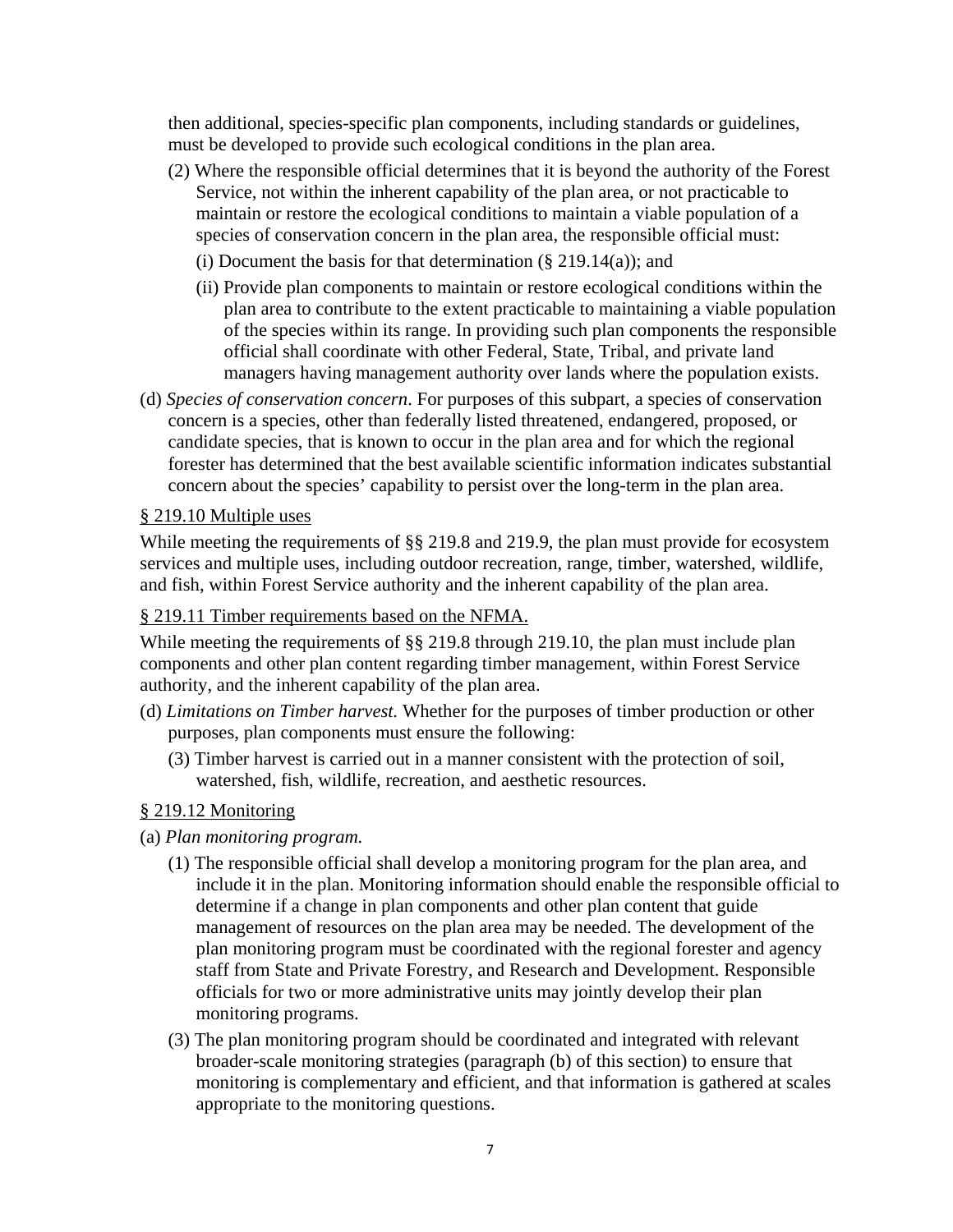- (4) Subject to the requirements of paragraph (a)(5) of this section, the responsible official has the discretion to set the scope and scale of the plan monitoring program, after considering:
	- (i) Information needs identified through the planning process as most critical for informed management of resources on the plan area;
	- (ii) Best available scientific information; and
	- (iii) Financial and technical capabilities of the Agency.
- (5) Each plan monitoring program must contain one or more monitoring questions and associated indicators addressing each of the following:
	- (i) The status of select watershed conditions;
	- (ii) The status of select ecological conditions including key characteristics of terrestrial and aquatic ecosystems;
	- (iii) The status of focal species to assess the ecological conditions required under § 219.9;
	- (iv) The status of ecological conditions required under § 219.9 to contribute to the recovery of federally listed threatened and endangered species; conserve proposed and candidate species; and maintain a viable population of each species of conservation concern within the plan area;
	- (vi) Measurable changes on the plan area related to climate change and other stressors on the plan area;
	- (vii) The progress toward meeting the desired conditions and objectives in the plan, including for providing multiple use opportunities; and
- (b) *Broader-scale monitoring strategies*.
	- (1) The regional forester shall develop a broader-scale monitoring strategy for plan monitoring questions that can best be answered at a geographic scale broader than one plan area.
	- (2) When developing a monitoring strategy, the regional forester shall coordinate with the relevant responsible officials, agency staff from State and Private Forestry and Research and Development, partners, and the public. Two or more regional foresters may jointly develop broader-scale monitoring strategies.
- (c) *Timing and process for developing the plan monitoring program and broader-scale strategies*.
	- (2) The responsible official may develop the protocols and methods for the plan monitoring program after approving the plan monitoring program. The responsible official shall document how the best available scientific information was used to inform such development and shall make the documentation available to the public as soon as practicable.
	- (4) To the extent practicable, appropriate, and relevant to the monitoring questions in the program, plan monitoring programs and broader-scale strategies must be designed to take into account:
		- (i) Existing national and regional inventory, monitoring, and research programs of the Agency, including from the NFS, State and Private Forestry, and Research and Development, and of other governmental and non-governmental parties;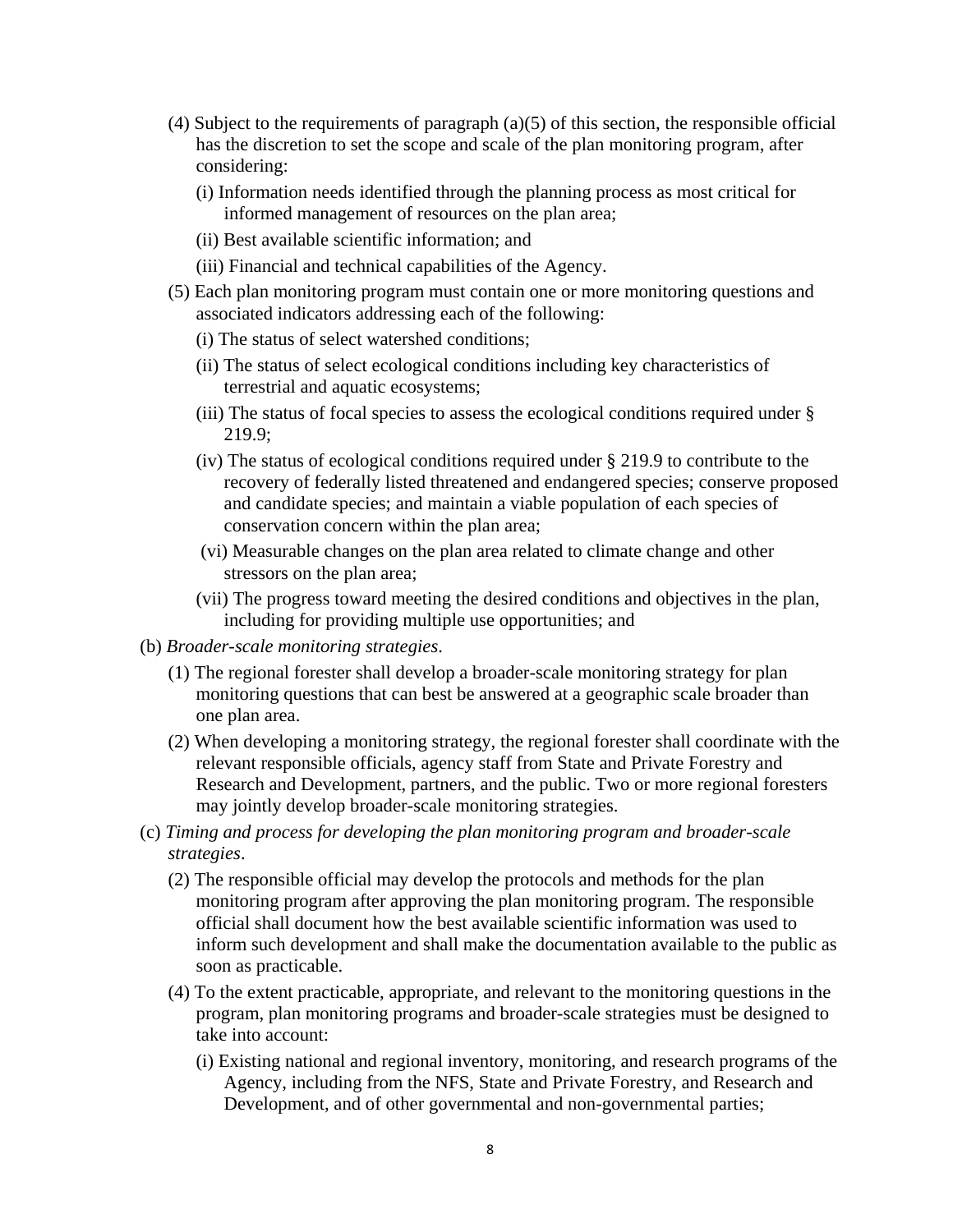- (ii) Opportunities to design and carry out multi-party monitoring with other Forest Service units, Federal, State or local government agencies, scientists, partners, and members of the public; and
- (d) *Biennial evaluation of the monitoring information*.
	- (1) The responsible official shall conduct a biennial evaluation of new information gathered through the plan monitoring program and relevant information from the broader-scale strategy, and shall issue a written report of the evaluation and make it available to the public.

#### § 219.15 Project and activity consistency with the plan

- (d) *Determining consistency*. A project or activity approval document must describe how the project or activity is consistent with applicable plan components developed or revised in conformance with this part by meeting the following criteria:
	- (1) *Goals, desired conditions, and objectives*. The project or activity contributes to the maintenance or attainment of one or more goals, desired conditions, or objectives or does not foreclose the opportunity to maintain or achieve any goals, desired conditions, or objectives, over the long term.
	- (2) *Standards*. The project or activity complies with applicable standards.
	- (3) *Guidelines*. The project or activity:
		- (i) Is designed to comply with applicable guidelines as set out in the plan; or
		- (ii) Is designed in a way that is as effective in carrying out the intent of the applicable guidelines (§ 219.7(c)(2)(iv)).

## CONTEXT WITHIN WHICH THIS DECISION AND SUBSEQUENT DECISIONS ARE MADE

This portion of the BA provides additional context regarding the Agency decision-making processes and authorities, and future environmental effects analyses and ESA consultations.

#### Staged decision-making

Adoption of a planning rule is only the first step in a series of Agency decisions before any action is taken that directly affects the environment. The Forest Service makes three decisions prior to implementing actual on-the-ground activities and incurring any sitespecific effects: approval of a planning rule, approval of a land management plan, and authorization of a project. These three stages of decision-making will continue under whichever planning rule is adopted. Each stage of decision-making is a narrowing of subsequent decision space and the possible range of effects. However, while the rule and plan stages narrow the decision space and range of effects, each also allows for discretion for the next stage of decisionmaking, so that discerning the effects of each is very difficult. Below are brief descriptions of these three stages of decision-making and some examples of the kinds of actions or activities that may have effects to threatened or endangered species.

*Planning Rule decision* -- Approval of a planning rule to guide development, revision, and amendment of land management plans is a broad policy decision. Accordingly, its environmental consequences extend over a broad geographic area (all NFS lands) and an extended time horizon (multiple decades). It does not dictate plan content with any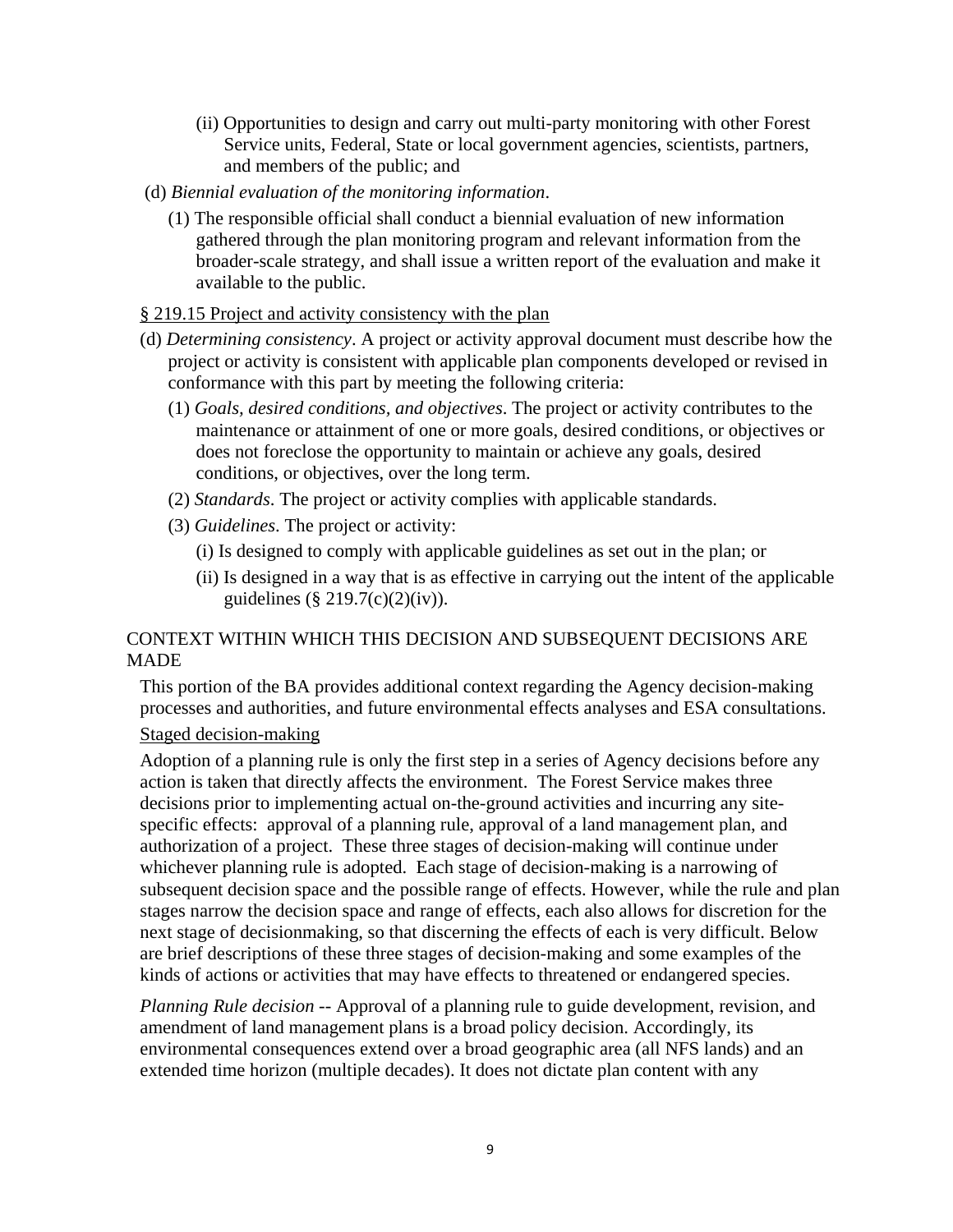specificity, nor authorize projects and activities, and so an impact analysis of the rule is necessarily broad, general, and lacking in specificity.

While a planning rule itself does not authorize, fund, or carry out any actions, its requirements for specific types of land management plan components will influence a responsible official's discretion and decision space when developing and approving a land management plan. The planning rule's potential programmatic effects include those associated with any changes in Agency planning processes and plan content. Approval of the rule will follow with the preparation of an Environmental Impact Statement (EIS) and consultation with ESA reviewing agencies.

Examples of final planning rule provisions that influence how plans are developed and that may have general effects on threatened and endangered species include requirements that all plans must include plan components that:

- $\triangleright$  (a) *Ecosystem integrity*. Maintain or restore the ecological integrity of terrestrial and aquatic ecosystems and watersheds in the plan area, including plan components to maintain or restore their structure, function, composition, and connectivity (§ 219.9 (a), and
- $\triangleright$  Maintain or restore ecological conditions to contribute to the recovery of federally listed threatened and endangered species  $(\S 219.9 \, (c)(1)(i))$ .

*Land Management Plan decisions* – Within the requirements set forth in the NFMA planning rule, land management plans provide a programmatic framework and the sideboards to guide decisions for all natural resource management activities on their respective NFS units. Plans include plan components (desired conditions, objectives, standards, guidelines, and suitability of areas) that influence the design and choice of future proposals for projects and activities in a plan area. They provide additional definition of resource management activities needed to implement and achieve desired conditions and objectives and, through suitability determinations, standards, and guidelines, they establish constraints upon the decision space for on-the-ground management decisions. In current planning procedures, and under the final planning rule, approval of a new or revised land management plan is an action requiring an EIS, with potential effects being considered in a more local context; and, if there are potential effects to federally listed species or designated critical habitat, additional section 7 consultation with the FWS and/or NOAA Fisheries will be required. A decision to amend a plan will also require NEPA compliance, as well as ESA consultation if threatened or endangered species issues may be affected.

Some hypothetical examples of plan components that would guide project development and decisions, and that may lead to effects on threatened or endangered species include:

 $\triangleright$  A desired condition statement for optimum habitat conditions for red-cockaded woodpecker, for example:

Vegetation patterns are primarily a product of frequent prescribed fire, longleaf pine restoration harvests and red-cockaded woodpecker habitat improvement practices producing scattered, moderate openings in an open pine canopy. Restoration entails maintaining longleaf and its associated ground cover, while restoring areas now dominated by off-site species to longleaf pine communities over an extended period. Longleaf restoration harvests produce scattered,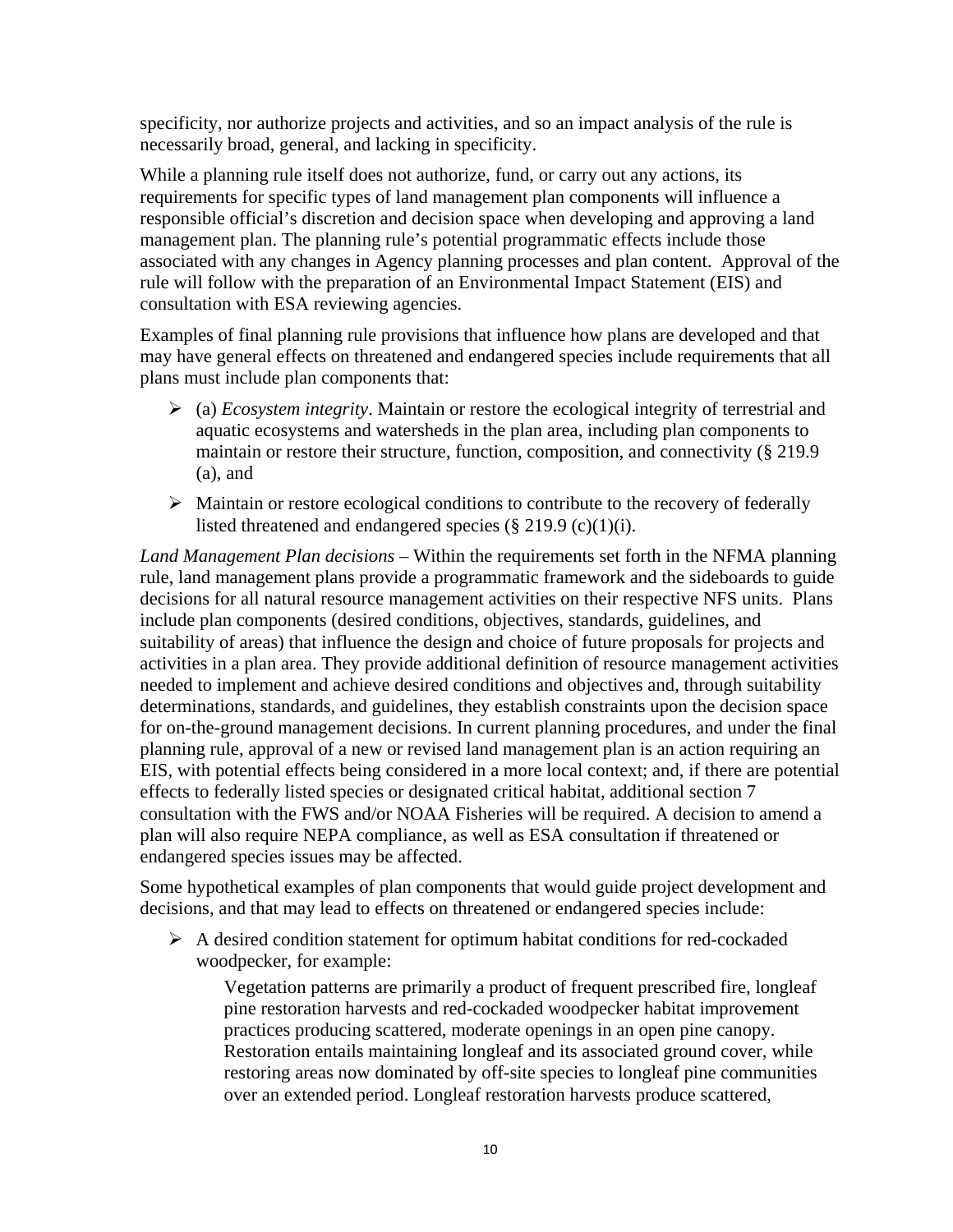moderate-sized openings throughout an area. As a result of frequent prescribed fire, the landscape is composed of relatively open, park-like pine stands eventually dominated by native, fire dependent longleaf pine communities. Other than longleaf, few shrubs and mid-story trees grow on the uplands. The native ground cover is continuous: herbaceous plants dominated by grasses, composites, legumes and other forbs.

 $\triangleright$  An objective for increasing occupied prairie dog habitat to facilitate the reintroduction of black-footed ferrets, for example:

To help increase prairie dog populations and habitat for associated species, allow and encourage expansion of prairie dog colonies, with 10 or more colonies of at least 1,000 acres and an inter-colony distance of less than 6 miles over the next 10 to 15 years from the plan approval date.

 $\triangleright$  An objective for restoring threatened or endangered fish species, for example:

Over the planning period, initiate habitat restoration for at least two subpopulations of anadromous fish and two populations of resident fish in each subbasin where these species occur.

 $\triangleright$  A standard for maintaining quality Indiana bat hibernacula, for example:

Establish a one-quarter mile buffer around all known hibernacula. Within this one-quarter mile buffer:

- Prohibit new trail and road construction.
- Do not conduct prescribed burning during the fall swarming period (generally mid-August to mid-October) or during the hibernation period (September 15 through April 15).
- $\triangleright$  A standard for maintaining stream quality for threatened or endangered fish species, for example:

In waters in which threatened, endangered, proposed or candidate fish live, do not authorize new surface diversions unless they provide upstream and downstream passage for such fish; and, if needed, include either fish screens that meet NOAA Fisheries and/or FWS criteria or other means to prevent fish entrapment or entrainment.

 $\triangleright$  A guideline for maintaining quality Canada lynx habitat, for example:

National Forest System dirt and gravel roads that traverse lynx habitat should generally not be paved or otherwise upgraded in a manner that is likely to lead to significant increases to lynx mortality or substantially impedes lynx movement and dispersal.

 $\triangleright$  A guideline for maintaining aquatic habitats for threatened or endangered fish species, for example:

For watersheds with listed aquatic species, essential fish habitat, or designated critical habitat, transportation system design criteria for fish passage should be coordinated with NOAA Fisheries or FWS, as appropriate.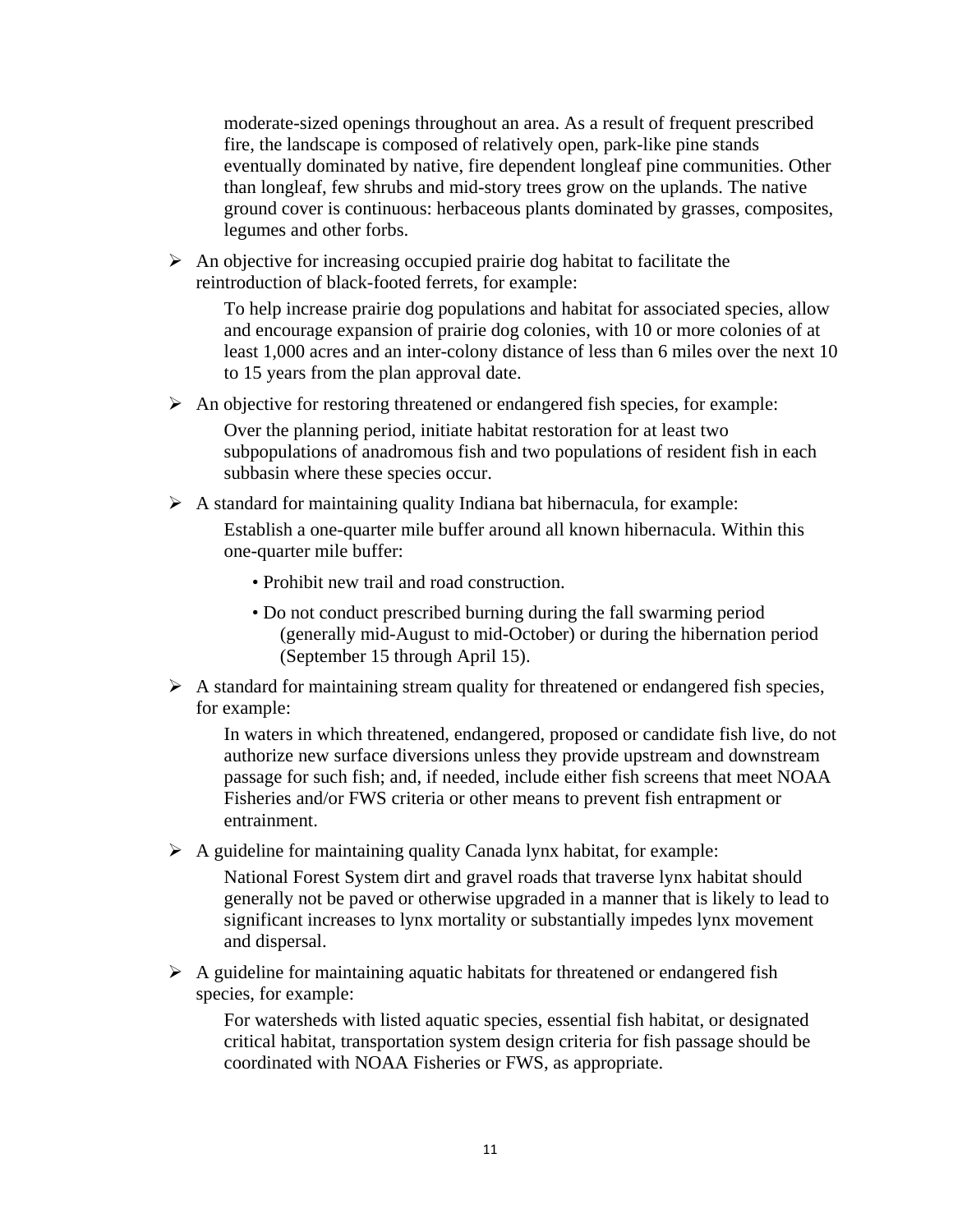*Project decisions* -- The last decision-making step is the authorization of projects and activities. Projects and activities must be consistent with the applicable land management plan, and must be made in compliance with all relevant laws. Authorization of a project or activity will determine that a specific action will occur at a specific place in the plan area, and site-specific effects can only be identified and analyzed at this step of decision making. A decision at this step will require an additional environmental analysis (EIS, environmental assessment, or categorical exclusion) and additional consultation with ESA reviewing agencies when the project or activity may affect a federally listed species or critical habitat.

Examples of projects or activities that may have site-specific effects on TES species include:

- $\triangleright$  A specific road decommissioning to reduce overall road density in Canada lynx habitat.
- $\triangleright$  Replacement of an improperly sized stream culvert that is currently restricting upstream movement of cutthroat trout into currently unoccupied habitat.
- $\triangleright$  A prescribed burn to restore longleaf pine stands and improve red-cockaded woodpecker foraging habitat.
- $\triangleright$  Oil/gas exploration and/or development in currently occupied black-tailed prairie dog habitat.

### Hierarchy of laws, regulations, and Agency policy

While land management plans influence the choice and design of future proposals and decisions concerning projects and activities in a plan area, they do so within a hierarchy of laws, regulations, and Agency policy. At the top of this hierarchy are the relevant statutes that responsible officials must follow when authorizing projects and activities on NFS lands. Such statutes generally require implementing regulations that must also be complied with. For example, compliance with the Endangered Species Act (ESA), Section 7 consultation requirements is guided by regulations at 50 CFR 402.

Responsible officials must ensure that project and activity proposals not only comply with laws and regulations, but also with Agency policy. Forest Service directives are the primary basis for the Forest Service's internal management of all its programs and the primary source of administrative direction to Forest Service employees. The Forest Service Manual (FSM) contains legal authorities, objectives, policies, responsibilities, instructions, and guidance needed on a continuing basis by Forest Service line officers and primary staff to plan and execute Agency programs and activities. Just as regulations must follow laws, Agency policy must follow laws and regulations. FSM 2670 provides the overall Agency directives for its threatened, endangered and sensitive species (TES) program. This manual currently provides Agency policy and direction for species that are federally listed as threatened or endangered under ESA, species proposed for Federal listing, and sensitive species, which are those plant and animal species identified by a regional forester for which population viability is a concern. It includes specific direction for conserving TES species, analyzing and documenting any potential effects of Agency actions on TES species, and consulting with ESA reviewing agencies on any effects Agency actions may have on federally listed species. It also directs the responsible official to identify sensitive species relevant to each plan area. This and other Forest Service policy directives will continue to provide additional specific direction for land management plan level and project level activities. These directives can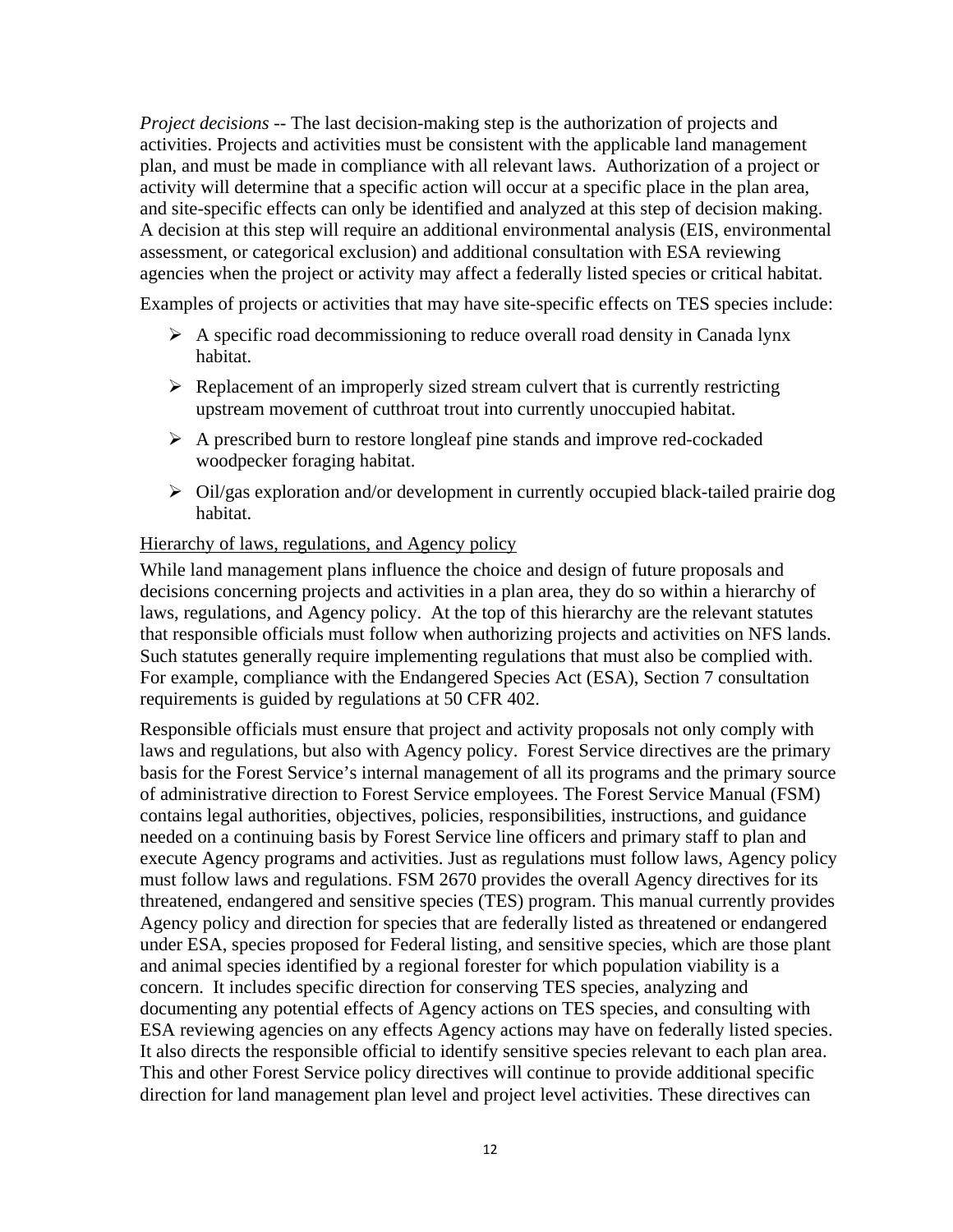and will be periodically revised to reflect changes in planning rule requirements, Agency policies, and new scientific information.

Agency compliance with laws, regulations, and policy is not discretionary and has an important bearing on the decision-making process and the range of effects that can be expected to occur at each decision level.

#### Oversight and Quality Assurance

The final planning rule provides that the Chief of the Forest Service is responsible for leadership and direction in carrying out the National Forest System land management planning program, and requires that the Chief:

- $\triangleright$  Establish planning procedures for this part in the Forest Service Directive System in Forest Service Manual 1920—Land Management Planning and in Forest Service Handbook 1909.12—Land Management Planning Handbook.
- $\triangleright$  Administer a national performance oversight and accountability process to review National Forest System land management planning under this part.
- Establish procedures in the Forest Service Directive System for obtaining inventory data on the various renewable resources, and soil and water.

Additionally, there are a number of levels of oversight and quality assurance measures within the Forest Service that will ensure that the requirements of the final planning rule are met during plan development, revision, or amendment. The Washington Office, Ecosystem Management Coordination (EMC) director area has a primary oversight role for all National Forest Management Act (NFMA/planning) and National Environmental Policy Act (NEPA) activities of the Forest Service. EMC staff will develop training materials, technical guides and required manual and handbook directives for implementing the final planning rule.

These efforts will build consistency across the Agency in the interpretation and implementation of the new rule. Regional Office planning and resource specialists provide an additional level of oversight by reviewing draft and final products developed during the planning process and often by participating in the development of those products. Regional Office oversight ensures consistency in interpretation and implementation of the rule between units within the region.

The Responsible Official has the responsibility to ensure that all laws, regulations, and Agency policy are complied with in the planning process. Those findings are documented in a decision document that is available to the public.

# **Description of the Specific Area that May be Affected by the Action**

The final NFMA Planning Rule will apply to land and resource management planning for all the lands and resources of the National Forest System (NFS), which includes approximately 193 million acres in 44 states, Puerto Rico, and the Virgin Islands. The NFS is composed of 155 national forests, 20 national grasslands, one national prairie, and other miscellaneous lands under the jurisdiction of the Secretary of Agriculture. The Forest Service administers the NFS in accordance with the Multiple-Use Sustained-Yield Act (MUSYA), the NFMA, and other laws.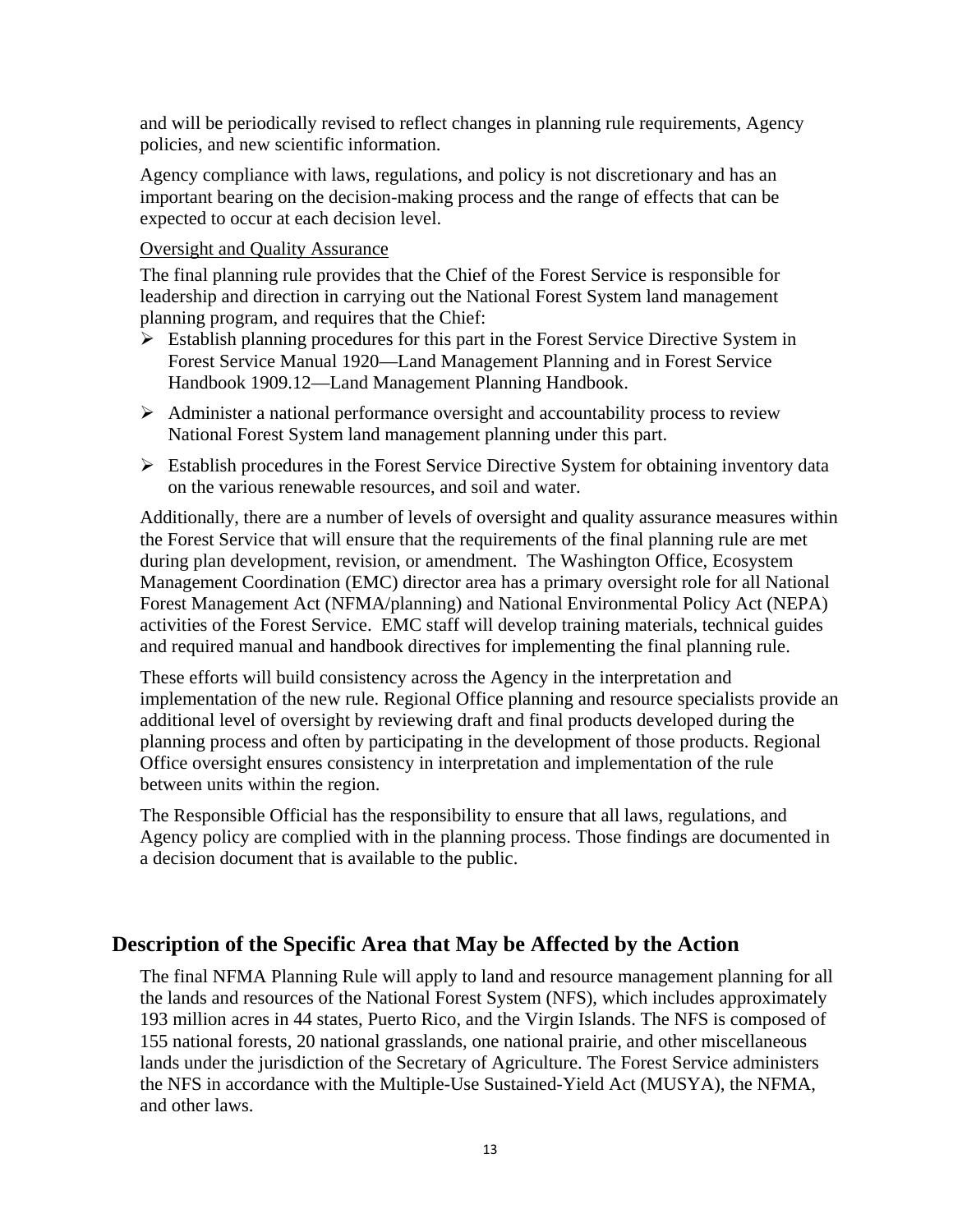# **Description of any Listed Species or Critical Habitat that May be Affected by the Action**

# FEDERALLY RECOGNIZED SPECIES CURRENTLY IDENTIFIED ON NFS LANDS

Currently, 430 species federally listed as threatened or endangered and six species proposed for federally listing are known to occur on NFS lands. The most recent lists of the threatened and endangered species, and proposed species known to occur on NFS lands can be found in Appendix A and B, respectively. Currently, over 16 million acres of terrestrial habitat and 22,000 miles of stream habitat on NFS lands are designated as critical habitat for threatened and endangered species. A listing of the designated critical habitat occurring on NFS lands can be found in Appendix C.

Additionally, 60 species known or suspected to occur on NFS lands are currently identified as candidates for Federal listing. A list of these candidate species can be found in Appendix D. This BA evaluates and documents the potential programmatic effects to endangered, threatened, proposed, and candidate species listed in Appendices A-D.

The FWS defines a candidate species as a species for which the FWS possesses sufficient information on vulnerability and threats to support a proposal to list as endangered or threatened, but for which no proposed rule has yet been published. The NOAA Fisheries, which has jurisdiction over most marine species, defines a candidate species as a species that is (1) the subject of a petition to list and for which the National Marine Fisheries Service has determined that listing may be warranted, pursuant to section  $4(b)(3)(A)$ , and  $(2)$  not the subject of a petition but for which the National Marine Fisheries Service has announced the initiation of a status review in the Federal Register.

# POTENTIAL FUTURE LISTINGS OF T & E SPECIES ON NFS LANDS

The final rule is not specific with respect to any  $T \& E$  species. This consultation and conferencing covers the rule's potential effect on all  $T \& E$ , proposed, and candidate species currently identified for NFS lands. The Forest Service, FWS, and the NOAA Fisheries anticipate the possibility of future Federal listings of species that are not being consulted or conferenced on under this BA. Under the final planning rule, plan components must "provide the ecological conditions to contribute to the recovery of threatened and endangered species" and to "conserve proposed and candidate species," regardless of whether such species are on the current lists provided with this BA or become federally listed after the Rule is issued. More broadly, the final planning rule requires plan components that, as they are implemented, maintain or restore ecological conditions and habitat connectivity that are expected to support the persistence of most native species within the plan area.

This BA is intended for consultation on the issuance of a final planning rule. The agencies do not anticipate any circumstances that would require re-initiation of consultation on this rule. In the event that a species that is not identified in Appendix A of this BA becomes federally listed as threatened or endangered, or a species that is currently federally listed is discovered to occur on NFS lands, any necessary consultation between the Forest Service and the appropriate reviewing agency will be completed at the forest or grassland plan level.

# **Description of the Manner in which the Action May Affect any Listed Species or Critical Habitat and an Analysis of any Cumulative Effects**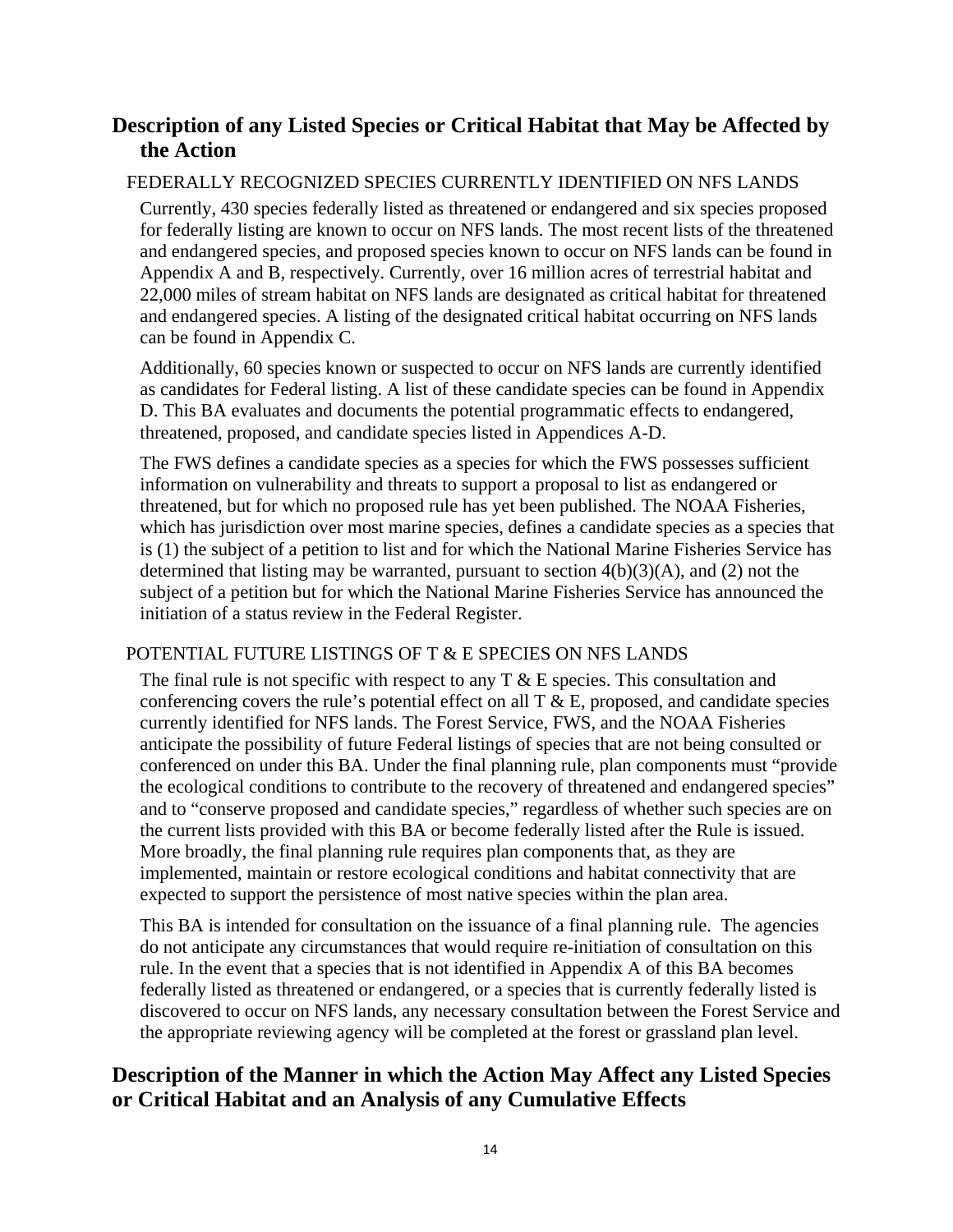This section of the BA discloses and evaluates the potential effects to  $T \& E$  species, as well as for proposed and candidate species on NFS lands, including those that are expected to promote the conservation of threatened and endangered species and to further ESA goals. This BA goes beyond disclosing and evaluating the potential effects of the final rule specific to threatened, endangered, proposed, and candidate species by evaluating the potential effects that it will have on future planning processes, plan content, and to the terrestrial and aquatic ecosystems on NFS lands over time as these future plans are implemented. In doing so, this BA specifically evaluates the potential effects that the final rule will subsequently have on the diversity of plant and animal communities, the persistence of species, and on the NFS ecosystems upon which many  $T \& E$  species depend, which is a fundamental goal of the ESA. These effects are relevant to the conservation of T & E species on NFS lands and across their ranges.

#### ENVIRONMENTAL SETTING AND CONTEXT

This portion of the BA provides a broad discussion of the context within which potential effects of the final planning rule to  $T \& E$  species on NFS lands are disclosed and evaluated. Many of the actions and situations described in these discussions are expected to continue or occur outside the provisions of the final rule.

#### Consultation history over past 10 years

Under the current Forest Service direction for management for threatened, endangered and sensitive plants and animals, contained in FSM 2670, a biological evaluation (BE) is required by the Agency to analyze and document any potential effects of a proposed project, activity, or program to threatened, endangered or Forest Service listed sensitive (TES) species or critical habitat; and to determine the conservation significance of such effects. A BE is prepared to determine whether a proposed action: may affect a federally listed (T&E) species or a species proposed for federally listing or designated critical habitat. The Agency requires a BA for actions which are likely to adversely affect a listed species or critical habitat; may jeopardize the continued existence of a species that is proposed for federally listing; or may adversely modify designated or proposed critical habitat.

Over the past 10 years, the Forest Service has prepared nearly 62,000 BAs and BEs for Agency proposed actions (plans, projects, programs, activities). Of those proposed actions, the Forest Service determined that approximately 80 percent would have "no effect" on T&E species or critical habitat. For each of the remaining 20 percent (13,000 proposed actions), the Forest Service determined that a proposed action may affect a federally listed species or modify designated critical habitat. As required by the ESA, the Forest Service consulted on those proposed actions with the relevant reviewing agency, the FWS or NOAA Fisheries. For approximately 80 percent (10,500) of those proposed actions, the Forest Service made a may affect, but not likely to adversely affect  $T \& E$  species or designated critical habitat determination, which means that the effects to T&E were discountable, insignificant, or wholly beneficial. Many of these actions were beneficial to T&E species or designated habitat. Through informal consultation, the relevant reviewing agency concurred with the Forest Service determination on all of these actions.

For each of the approximately 2500 remaining proposed actions, where the Forest Service determined the action was likely to adversely affect a T&E species or critical habitat, the Agency formally consulted with the relevant reviewing agency on whether the action was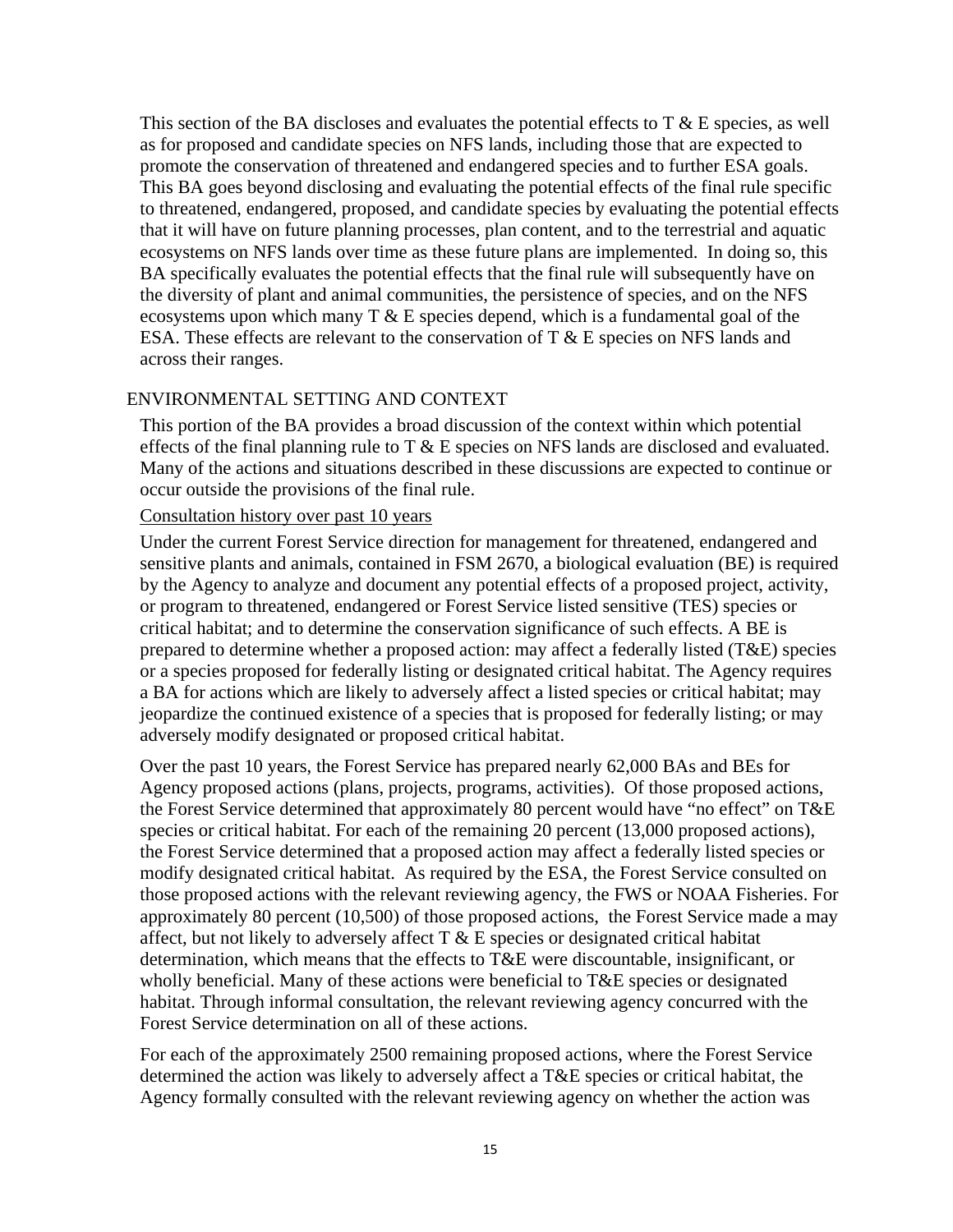likely to jeopardize the continued existence of a T&E species or result in the destruction or adverse modification of critical habitat. Each of those formal consultations ended with the reviewing agency providing its Biological Opinion that the proposed action was not likely to either jeopardize the continued existence of the species or result in the destruction or adverse modification of critical habitat.

Past and ongoing Threatened and Endangered Species recovery efforts and actions

The Forest Service has long carried out actions to support the recovery of  $T \& E$  species. Over the past five years, national forests and grasslands across the NFS implemented an average of approximately 800 projects per year that accomplished recovery activities on approximately150-205 threatened or endangered species per year (data taken from the U.S. Forest Service Wildlife, Fish, and Rare Plant database). Examples of some of the types of recovery actions that have occurred on NFS lands and contribute to recovery of federally listed species include:

- $\triangleright$  Chiricahua leopard frog: A federally listed threatened species that occurs on NFS lands in the southwest. Recovery efforts for this species in 2010 included: approximately 130 miles of lake, stream, and pond surveys of known occupied sites and potential sites for reintroduction; 5000 acres of habitat restoration through multiple introductions; 15 acres of habitat restoration through habitat enhancement; ongoing population monitoring of reintroduction sites; field assessments of potential future reintroduction sites; collection of individuals for captive breeding stock; and construction of refugia for existing populations.
- $\triangleright$  Kirtland's warbler: A federally listed endangered species that occurs on NFS lands in the Great Lakes region. Recovery efforts for this species in 2010 included: inventory of over 31,000 acres of habitat to determine occupation and distribution of breeding pairs; approximately 10,000 acres of habitat restored through prescribed burns, plantations, and area closures to minimize disturbance during critical breeding periods; assessments of vegetation conditions on 500+ acres of occupied habitat; and sponsoring one student partnership in the Bahamas (wintering grounds).
- $\triangleright$  Red-cockaded woodpecker: A federally listed endangered species that occurs on NFS lands in the southeast. Recovery efforts for this species in 2010 included: inventory and monitoring on over 320,000 acres of habitat, including breeding activity status on well over 700 cluster sites; multiple translocations of individuals and pairs within and among populations; installation and maintenance of nearly 500 artificial nesting cavities; over 12,000 acres of habitat improvement through midstory removal and thinning; and approximately 486,000 acres habitat improvement through prescribed burning.
- $\triangleright$  Bull trout: A federally listed threatened species that occurs on NFS lands in the west. Recovery efforts for this species in 2010 included: nearly 30 miles of stream improvement through removal or replacement of culverts to restore aquatic organism passage; nearly 50 miles of stream improvement through road obliteration, upgrades, and improved management; approximately 10 miles of instream and riparian habitat improvement; and 38 miles of stream improvement through fencing and livestock exclusion.
- Chinook salmon (California Coastal Evolutionarily Significant Unit): A federally listed threatened species that occurs in the west. Recovery efforts for this species in 2010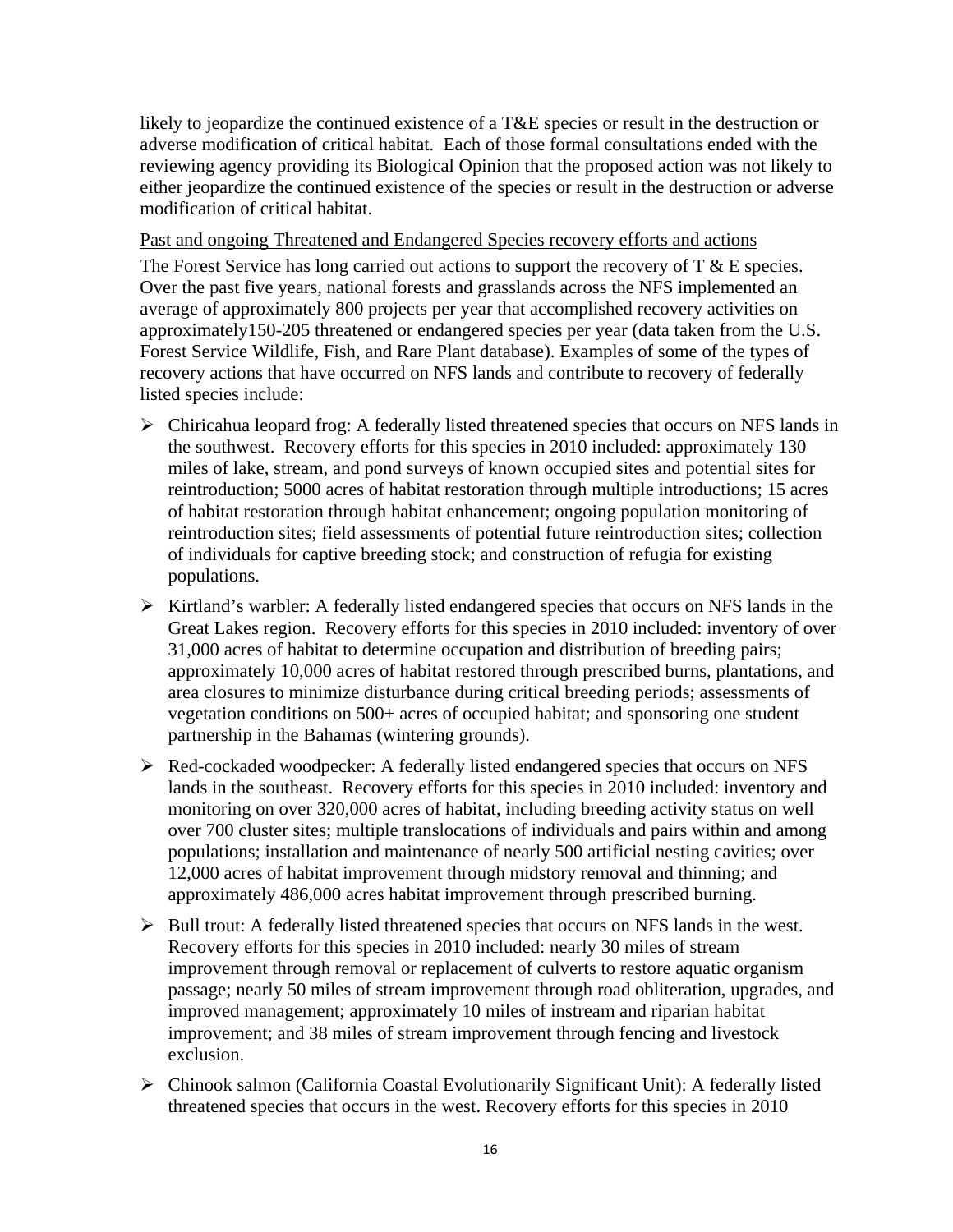included: approximately 60 miles of red surveys; approximately 5 miles of habitat improvement through the removal and replacement of culverts; and completion of one administrative study.

- Smooth purple coneflower: A federally listed endangered species that occurs on NFS lands in the piedmont area of the southeast. Recovery efforts for this species in 2010 included: approximately 2800 acres of habit restoration through prescribed burning; approximately 1800 acres of habitat inventory; and implementation of 2 monitoring plans.
- $\triangleright$  Karner blue butterfly: A federally listed endangered species that occurs on NFS lands in the Great Lakes region. Recovery efforts for this species in 2010 included: approximately 300 acres of habitat restoration through prescribed burning; 200+ acres of occupied habitat restoration or improvement through woody vegetation removal, seeding, and invasive species control; approximately 144 acres of habitat protection via road and area closures; seed collection of host and nectar plants; and inventory and monitoring of approximately 900 acres of habitat.
- $\triangleright$  Black-footed ferret: A federally listed endangered species that occurs on NFS lands in the Great Plains. Recovery efforts for this species in 2010 included: an amended grassland plan to manage prairie dogs to support reintroductions; approximately 2700 acres of habitat improvement through prescribed burning; approximately 200 acres of habitat improvement via prairie dog translocations to ferret reintroduction area; and approximately 11,000 acres of habitat improvement via dusting prairie dog burrows for plague in occupied habitat.
- $\triangleright$  Indiana bat: A federally listed endangered species that occurs on NFS lands in the east. Recovery efforts for this species in 2010 included: approximately 66,000 acres of inventory and monitoring of habitat via acoustic, site visits, and mist-netting; completion of 7 monitoring plans; installation of 6 gates on caves or mines; cave closure education; bat gate monitoring; approximately 12,000 acres of habitat improvement through snag creation; completion of one radio telemetry study; 25 pond enhancements to improve foraging habitat; and approximately 5 acres of habitat improvement via fencing to restrict OHV use and disturbance to occupied habitat.
- Eastern indigo snake: A federally listed threatened species that occurs on NFS lands in the southeast. Recovery efforts for this species in 2010 included: approximately 45,000 acres of habitat improvement through prescribed burning, thinning, and invasive species control; and trapping and reintroducing snakes to Conecuh NF.

### Affected Environment (summarized from the final PEIS)

The 193 million acres of the National Forest System support much of North America's wildlife heritage, including: habitat for 430 federally listed threatened and endangered species, six proposed species, and 60 candidate species, with over 16 million acres and 22,000 miles of streams designated as critical habitat for endangered species; approximately 80% of the elk, mountain goat, and bighorn sheep habitat in the lower 48 States; nearly 28 million acres of wild turkey habitat; approximately 70% of the Nation's remaining old growth forests; over 5 million acres of waterfowl habitat; habitat for more than 250 species of migratory birds; habitat for more than 3,500 rare species; some of the best remaining habitat for grizzly bear, lynx, and many reptile, amphibian and rare plant species; over two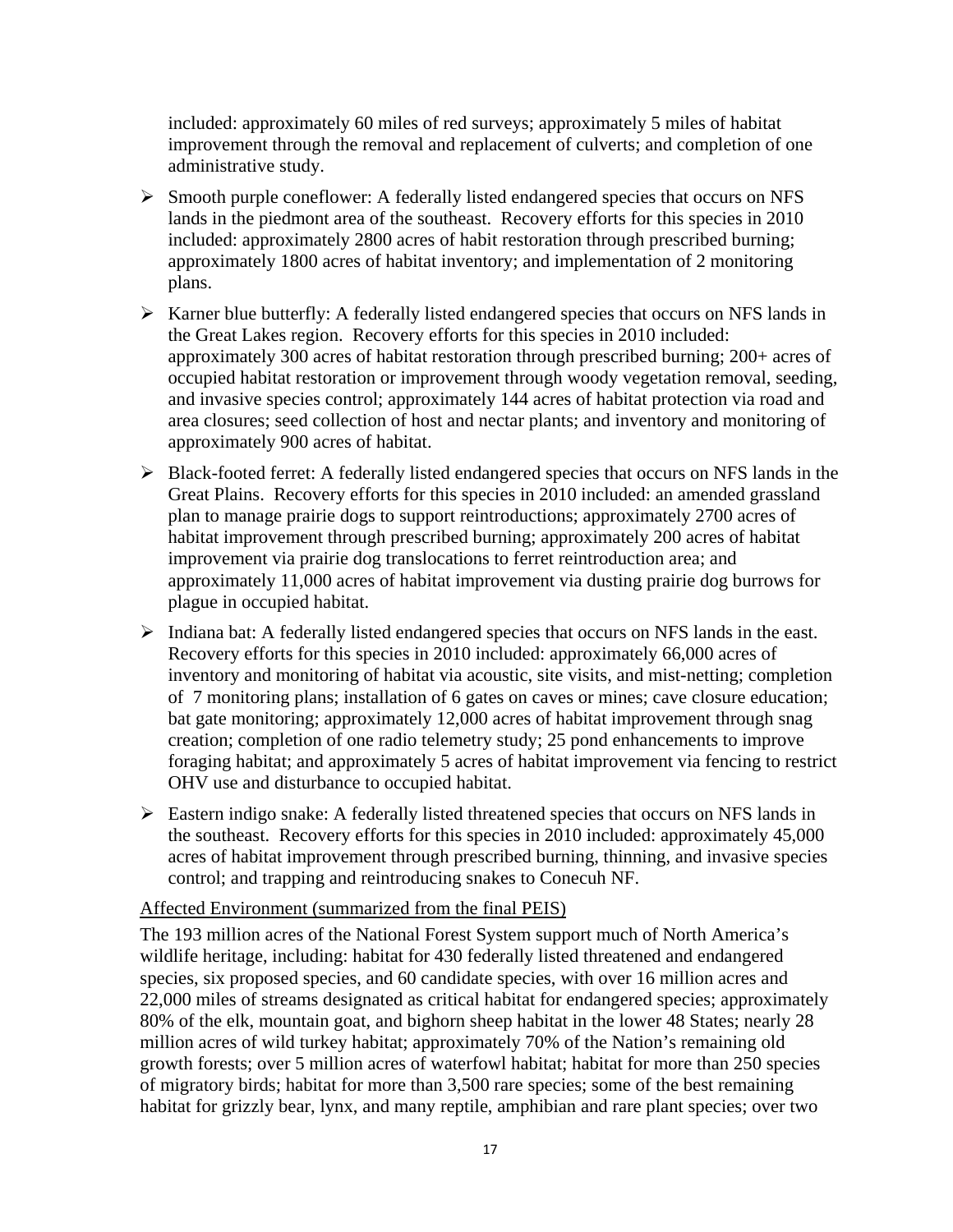million acres of lake and reservoir habitat; and over two hundred thousand miles of fishbearing streams and rivers.

Land management plans developed under the provisions of the 1982 planning rule are the primary source of direction for maintaining species diversity, managing plant and animal habitats, and conducting monitoring on national forests and grasslands. Laws such as the Endangered Species Act, the Migratory Bird Treaty Act, and the Bald Eagle Protection Act; specific Forest Service directives and policy; and advances in scientific understanding of how ecosystems function also have been very important in maintaining biological diversity. They all have greatly influenced forest and grassland plan components and the use of evolving approaches to achieve biological diversity conservation on NFS lands.

A variety of extrinsic factors, influences, and conditions that affect threatened, endangered, proposed, and candidate species and critical habitat on the NFS plant and animal communities are expected to continue, independent of any planning rule. Climate change, changing land use patterns, and other environmental stressors are expected to influence ecological conditions on NFS lands to some degree. Currently, there is insufficient understanding of the nature or magnitude of impacts to species from these factors.

The effects of climate change on the current and desired ecological conditions within plan areas across the National Forest System are difficult to predict and will vary from unit to unit. Consequently, the Agency's ability to maintain or restore the necessary ecological conditions within a plan area needed to maintain the existing diversity and viability of all species native to those areas is uncertain. Expected changes in climate over the next several decades will have some influence over existing or expected habitat conditions, species distribution, and landscape connectivity.

Large, high-intensity wildfires, insect and disease epidemics, catastrophic wildfires, changing atmospheric conditions, and the spread of invasive species are examples of other types of environmental stressors that can be highly unpredictable and difficult for the Agency to manage or control. These too will influence ecological conditions and species diversity on national forest and grassland units in ways that are difficult to predict. Changing land use patterns and other activities on lands adjacent to national forests and grasslands can affect species distribution and persistence within plan areas. Additionally, changes occurring at a distance from NFS lands, such as on migration routes or wintering grounds, will also affect species diversity on a national forest or grassland in unpredictable ways.

The shifting nature of the Agency's budgets, staffing, and program emphases along with legal requirements that both directly and indirectly influencing land management will continue to occur beyond the authority of a planning rule. These also create some level of uncertainty regarding how plans and projects are developed and implemented.

The Interim Update of the 2000 Renewable Resources Planning Act Assessment (USDA Forest Service 2007c) makes the following summary statements and assumptions relevant to plant and animal diversity and to  $T \& E$  conservation on NFS lands:

• The largest reserves of intact forest are concentrated on public lands and the largest share of intact forest is contained in the NFS. For some types of ecosystems, only NFS lands contain significant amounts of intact forest.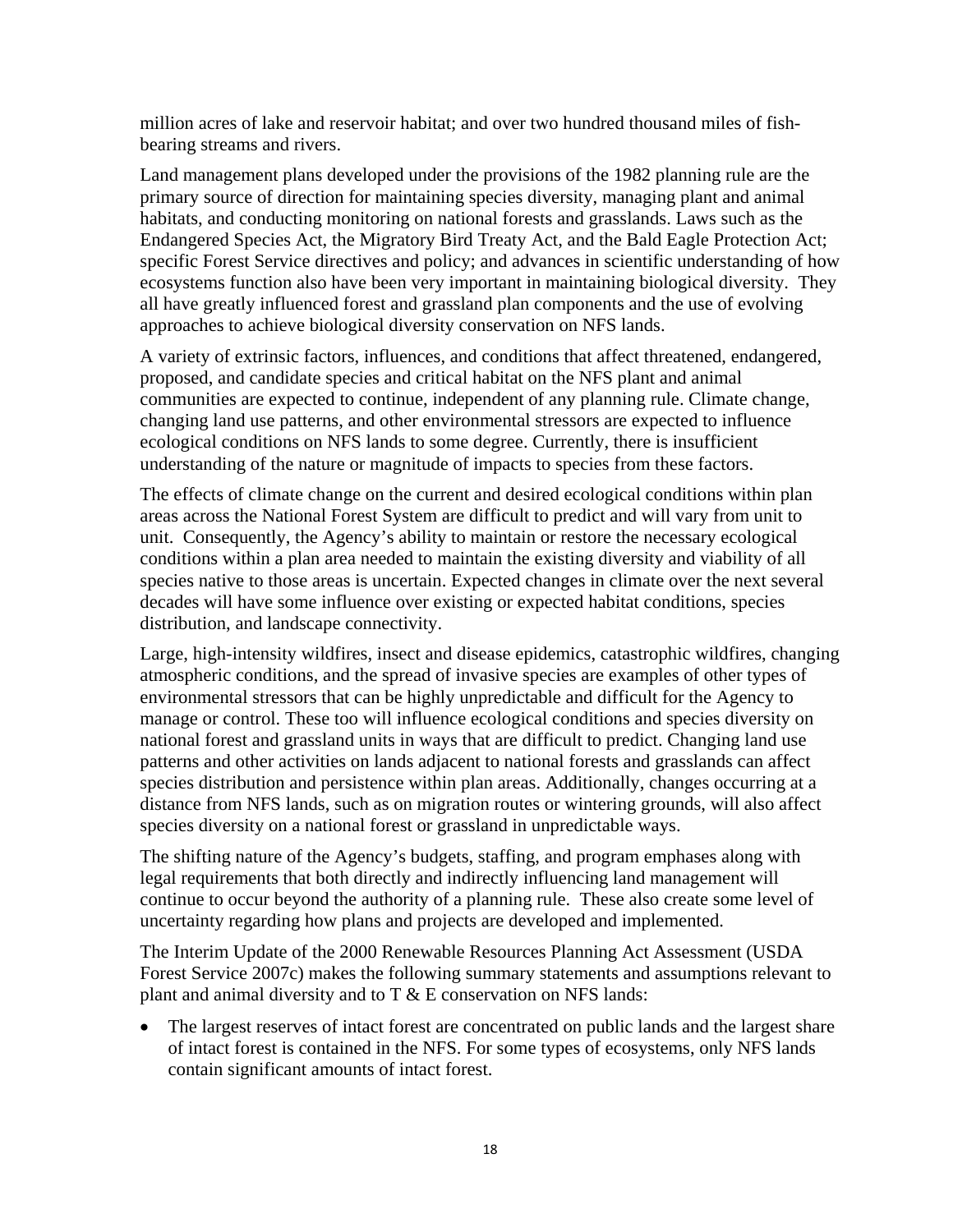- The status of adjacent private lands can determine the degree of intactness that can be achieved on public lands. For example, urbanization of private land next to public land increases the likelihood of invasive species on the public land. Even if public lands can be kept intact, changes in biological diversity will occur as forests and habitats evolve and as natural disturbances/succession lead to change such as the decline in aspen in parts of the West and North.
- Those species that have been able to adapt to human activities did well in the 20th century, as have species such as elk that are highly valued and managed by humans. Species that need large undeveloped landscapes or specialized habitats vulnerable to development pressures did not do as well. Many species that are formally listed as threatened or endangered share some of these characteristics.
- The rate of species listed as threatened or endangered has declined five fold since the 2000 RPA Assessment (USDA Forest Service 2001). This decline may not reflect so much on the condition of threatened and endangered species as on funding and other factors. Conservation efforts should continue to focus on those areas supporting higher numbers of species thought to be at risk of extinction. Most future forest loss will be to development/urbanization. We can expect more widespread occurrences of invasive species as this development progresses.
- The area of private lands protected by conservation easements is growing. These easements offer various levels of protection, but most minimize the possibility for urbanization.
- A development of the past 15 years has been forest industry's sale of large parcels of timber land, primarily to timber investment management organizations and real estate investment trusts. The objective of industry ownership was generally to protect a source of timber supply and reduce the risks of timber price volatility. Because the industry managed its lands for timber production, this ownership generally assured maintenance of large landscapes. The sale of forest industry lands creates uncertainty about the long-term nature of these lands and the implications for associated biodiversity.
- Stability in the area of forest land does not mean no changes have occurred in forest area. Between 1982 and 1997, 23 million acres went out of forest land and 26.6 million acres went into forest land. Areas converted from forests went mainly to developed uses. Areas going into forest came primarily from pasture land.
- Forests in the United States are getting older. This aging will lead to increased diversity of forest structure, but to a decreased diversity of forest types because later successional stages will continue to increase at the expense of earlier successional stages. Although forests are getting older, duplication of pre- European conditions is not possible.
- Expected increases in plantation areas in the South will be the source of much of the United States' increase in softwood timber supply. This increase will tend to decrease prices and reduce pressure for harvest on some private timber lands. Reduced harvest will change the dynamics of temporal changes in habitat and biodiversity.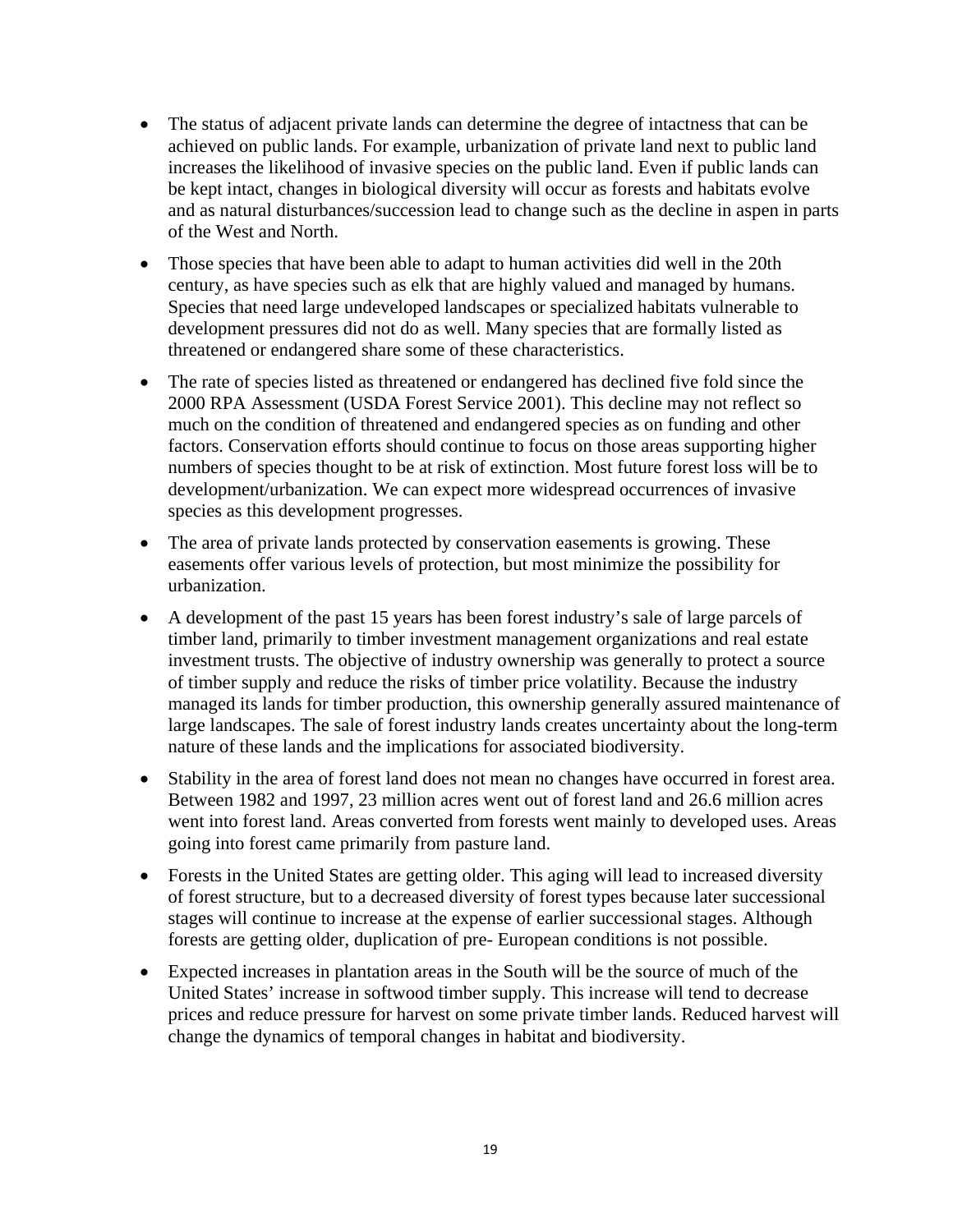- The changing U.S. population is expected to demand increased ecosystem services coming from forest land and rangeland resources, including fresh water, protection from drought and floods, carbon storage, recreation, and other cultural benefits.
- Total forest land in the United States has remained relatively stable at about 750 million acres since 1900, but this stable trend masks dynamic shifts among forest types, forest age classes, and how forest cover is arranged on the landscape due to land use intensification. As an example of the regional shifts, forest cover is declining in all six New England states for the first time in 150 years (Foster et al. 2010). Keeton (2007) further states: "In the 1990's more than 80% of housing development was in rural areas (Heimlich and Anderson 2001); each year the U.S. loses almost 500,000 ha of forestland to the 'direct footprint' of development and other land conversions, and there is a much larger 'indirect footprint' that includes fragmentation effects (USDA Forest Service 2004)."
- The area of rangeland in the United States has slowly declined from about 800 million acres in 1900 to approximately 580 million acres today. Rangeland area is projected to decline slowly over the next 50 years.
- Concurrent with climate change could be land cover and land use changes, increases in atmospheric pollutants such as ozone and nitrous oxides, and potential expansion of exotic plants and animals, some of which might be considered invasive
- The largest reserves of intact forest in the United States are concentrated on public lands, with the largest share of public intact forest contained in the National Forest System (NFS). Since private lands can limit the degree of intactness on adjacent public lands, joint management might be needed to achieve a specified level of forest intactness.
- Geographic areas within the United States that have high levels of threatened and endangered species continue to be concentrated in the southern Appalachians, coastal areas, and the arid Southwest.

Should these conditions continue and assumptions remain valid, they too, could have a bearing on plan development, revision, or amendment.

# EFFECTS OF THE RULE

# Overall Effects of the Final Planning Rule (summarized from the final PEIS)

The following bullets are summary statements from the Diversity of Plant and Animal Communities section of Chapter 3 of the final PEIS. Additional discussions can be found in the final PEIS. The final rule's requirements will affect the required content for future plans. As plans developed or revised under this rule are implemented, the following broad, general effects to plant and animal diversity are likely outcomes on planning areas across the NFS. These outcomes for maintaining the diversity of plant and animal communities and the persistence on native species will have effects on federally listed species and the ecosystems upon which they depend.

 All plans would incorporate a complementary coarse-filter and fine-filter strategy (§ 219.9) to maintain biological diversity within the plan area. This approach is more scientifically credible and supportable in maintaining biological diversity than the approach provided under the 1982 planning rule, and considers all native species, rather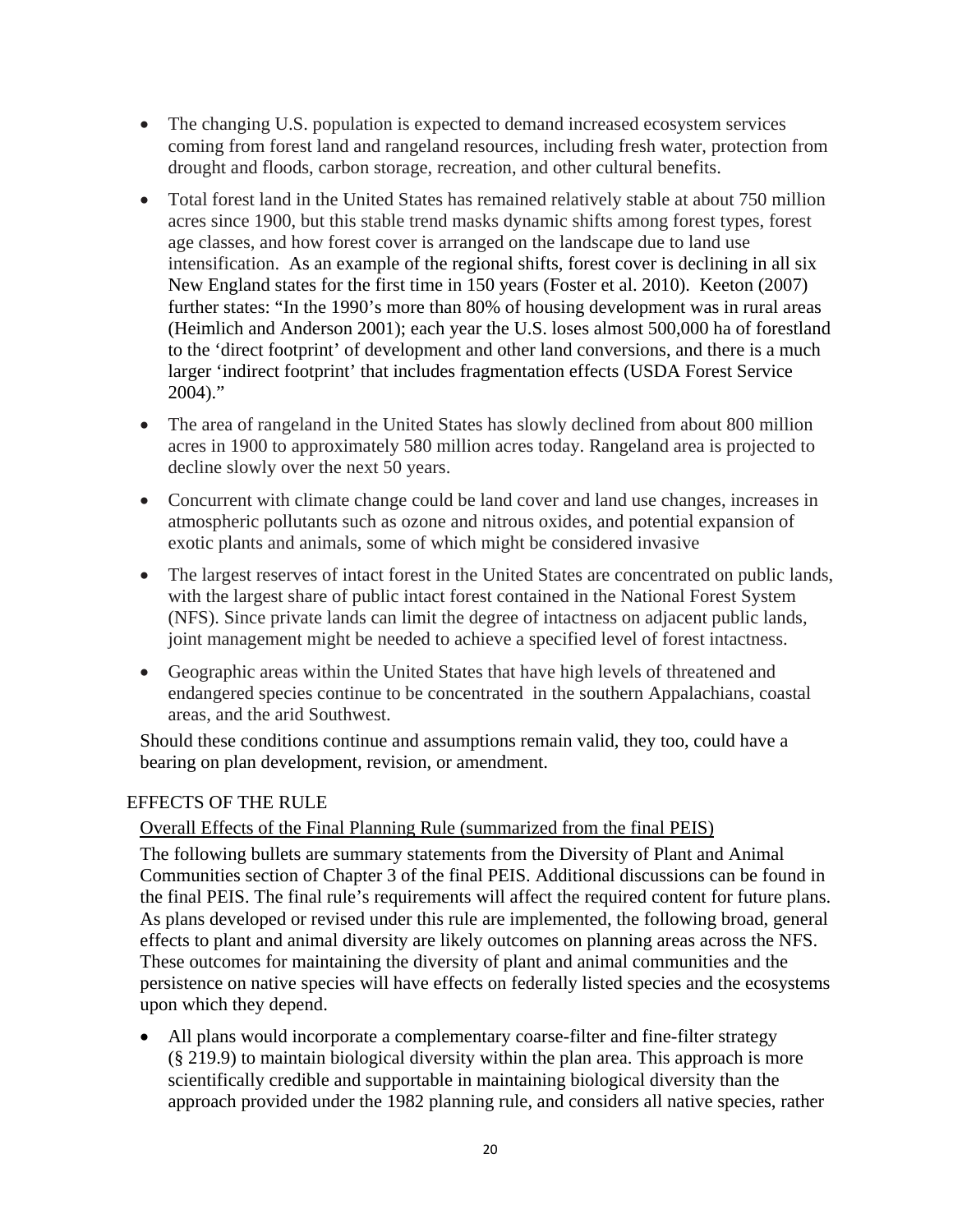than focusing on vertebrates only. As plans are implemented under these provisions, NFS lands are expected to more consistently provide the ecological conditions necessary to maintain the diversity of plant and animal communities and the persistence of native species, including federally listed, proposed, and candidate species.

- Plans would emphasize ecological restoration and connectivity and, where necessary, provide species-specific plan components focused on at-risk species, which include federally listed, proposed, and candidate species, and species of conservation concern (§ 219.9). As these plans are implemented, ecological conditions for many federally listed species, species proposed and candidates for listing, and species of conservation concern are expected to improve within and among plan areas. It is also expected that the abundance and distribution of many of these species will also improve over time within the plan area.
- Planning would recognize the need to coordinate conservation measures with other land managers (§ 219.4) for species of conservation concern whose range and long term viability is associated with lands beyond the plan area. This coordination should lead to more effective collaborative approaches to addressing the range-wide concerns of these species.
- Planning would actively engage in a collaborative, all lands approach to maintaining biological diversity. This approach is expected to provide the best opportunity for recovering threatened and endangered species, preventing the listing of candidates to Federal listing, and conserving other species of conservation concern.
- Planning would assess key ecosystem characteristics (§ 219.6) of terrestrial and aquatic ecosystems within the plan area and would include in plans specific plan components that focus management actions on maintaining and restoring ecological conditions, including connectivity, that maintain or improve the ecological integrity of these ecosystems (§§ 219.8 and 219.9). Over time, as management activities are implemented to achieve the desired ecological conditions, habitat quantity is expected to increase and habitat quality is expected to improve for most native species across the NFS.
- Plans would include specific restoration components for riparian areas (§ 219.8). The implementation of these components is expected to result in improved streamside, wetland, lakeside, and aquatic habitats, especially for aquatic and riparian species.
- Plans would include ecological monitoring elements (ecological conditions, ecosystem characteristics, and focal species) (§ 219.12) that would be broader in scope than the MIS monitoring requirement in the 1982 planning rule, and thus more effective and efficient at assessing the diversity of plant and animal communities and persistence of native species within the plan area. Reliable information from this monitoring would be expected to identify the need to amend or revise a plan or alter management approaches and activities in a timelier manner than monitoring under the 1982 planning rule.
- Plans would require a monitoring element that specifically addresses the status of ecological conditions that contribute to the recovery of federally listed threatened and endangered species, conserve proposed and candidate species, and maintain a viable population of each species of conservation concern within the plan area (§ 219.9). This monitoring question and associated indicator places additional emphasis on moving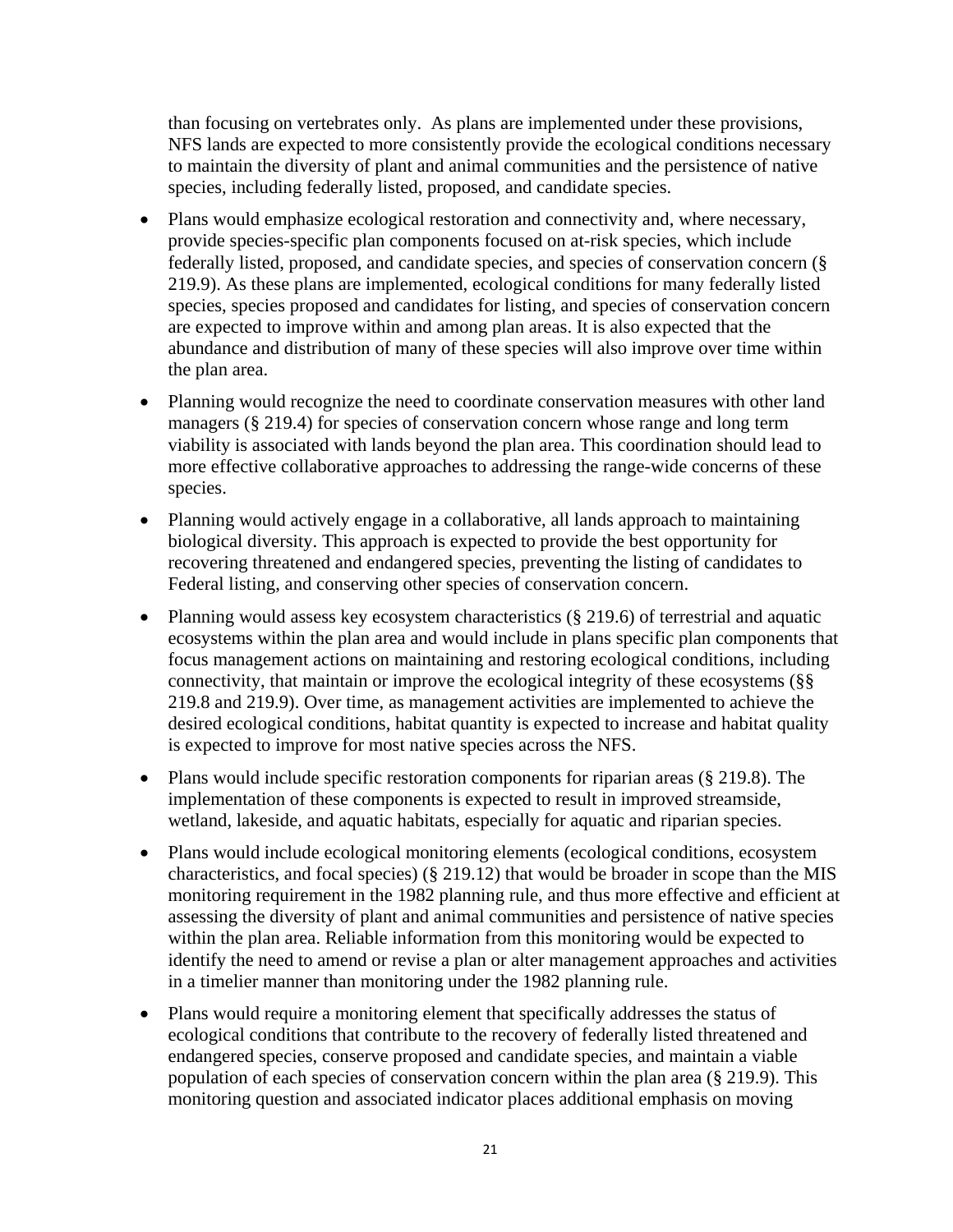desired ecological conditions towards those needed to support species that are most vulnerable within the plan area.

 Planning would establish a two-tiered approach to monitoring, at the unit scale and at a broader scale (§ 219.12), emphasize collaboration and coordination (§ 219.4), and increase the role of science (§ 219.3) over that required under the 1982 planning rule. These procedures and processes facilitate the gathering, assessing, and incorporating information beyond national forest and grassland boundaries, which should consistently lead to more effective approaches to the conservation of all species within the broader region beyond the plan area than the approach taken under the 1982 rule.

Specific effects of the Final Planning Rule to federally listed threatened and endangered species (T&E), and on preventing the listing of other at-risk species occupying NFS lands

As part of the Forest Service mission, the actions needed to recover threatened and endangered species and maintain or restore critical habitats are a high priority. Under the ESA, the Forest Service is to carry out "programs and activities for the conservation of endangered species and threatened species"  $(16$  USC  $1536$   $(a)(1)$ ) and "insure that any action authorized, funded or carried out by [it] is not likely to jeopardize the continued existence of any endangered species or threatened species or result in the destruction or adverse modification of [designated critical habitat]" (16 USC 1635 (a)(2)).

Under the final planning rule, plans would address conservation measures and actions identified in recovery plans relevant to threatened and endangered species in the plan area. The Forest Service would continue to collaborate with the FWS and NOAA Fisheries in the development and implementation of recovery plans for these species. The Forest Service would also continue to work with FWS, NOAA Fisheries, States, and other partners to conserve and recover federally listed plant and animal species. The Agency would continue to restore NFS ecosystems and habitats through a number of management activities, including monitoring, habitat assessments, habitat improvements through vegetation treatments and structure installation, species reintroductions, development of conservation strategies, research, and conservation education. In addition, the Agency would continue to evaluate effects of proposed management actions to threatened and endangered species or designated critical habitat.

The final planning rule would require the responsible official to explicitly recognize the recovery of threatened and endangered species as an important part of land management plans and provide plan components to maintain or restore ecological composition, structure, function, and connectivity. Additionally, the requirements in the Sustainability and Diversity of Plant and Animal Communities sections (§§ 219.8 and 219.9) are linked to the requirements for public participation, assessments, and monitoring (Sections 219.4, 219.6, and 219.12 respectively). Collectively these requirements are intended to have the responsible official work beyond the planning unit boundary to collaborate and cooperate with other landowners and land managers in working toward an all-lands approach to ecosystem and species diversity and conservation.

The final planning rule contains specific requirements for plan components to provide, on a ecosystem or species-specific basis, for ecological conditions that that contribute to the recovery of threatened and endangered species, conserve proposed and candidate species, and maintain the viability of other species of conservation concern in the plan area. The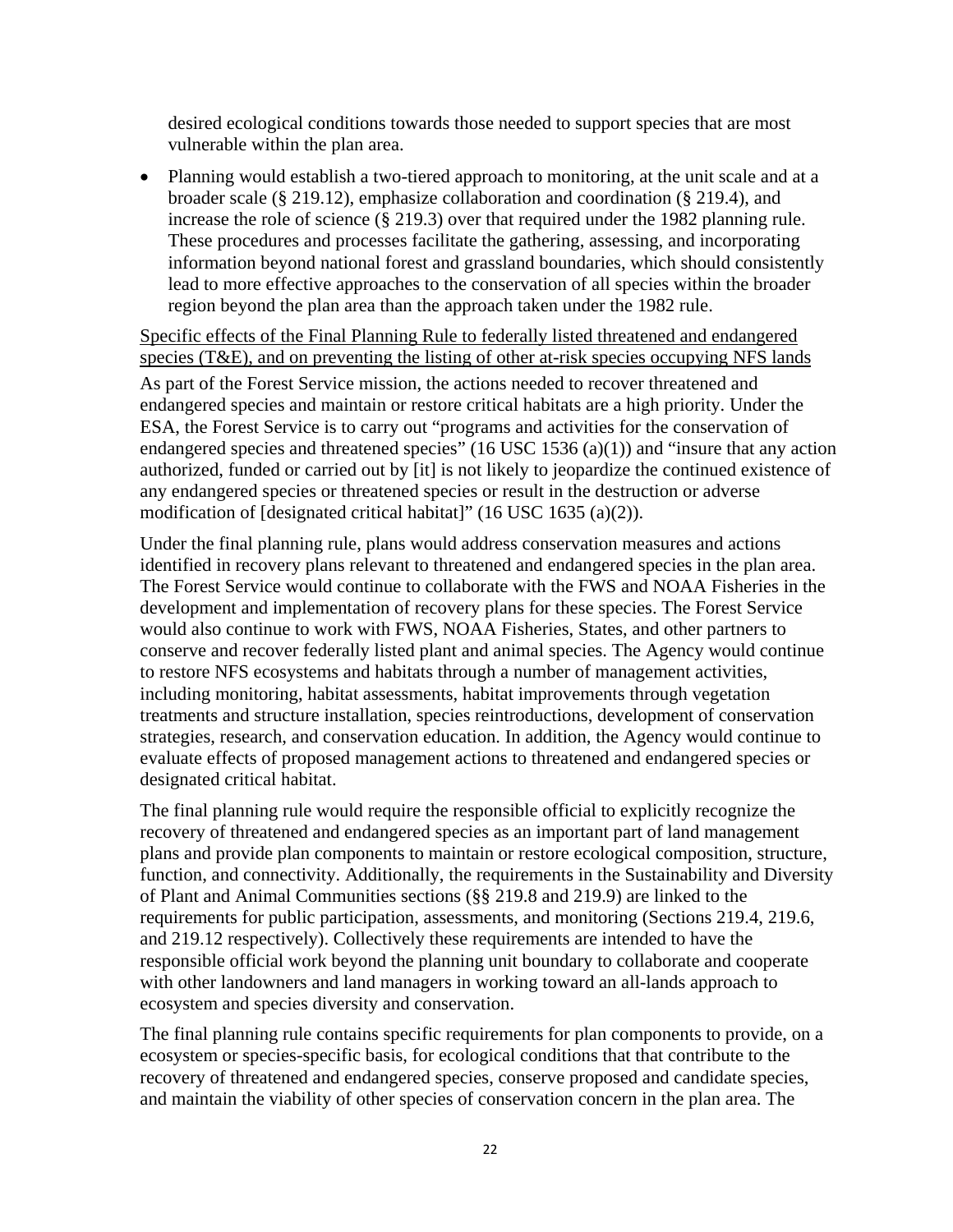direction in the Sustainability and Diversity of Plant and Animal Communities sections (§ 219.8 and 219.9) will directly influence the development and revision of plans to include plan components that, when implemented over time, will be proactive in the conservation of federally recognized threatened, endangered, proposed, and candidate species, and Agency identified species of conservation concern in NFS plan areas. Under the new rule, plan components are also expected to further the purposes of Section  $7(a)(1)$  of the ESA, by requiring plans to guide the agency in actively contributing to threatened and endangered species recovery by maintaining or restoring the ecosystems upon which they depend. The plan components are expected to continue to emphasize the importance of Agency recovery efforts and actions, as described earlier. They are also expected to improve consistency among planning units in their approach to these at-risk species. The Chief of the Forest Service will include direction for addressing Section 7(a)(1) of the Endangered Species Act in plans in the Forest Service Directive System.

Additionally, final planning rule language explicitly emphasizes the role of science in preparing, revising or amending a plan (§ 219.3); collaboration, including coordination with other planning efforts and consideration of objectives of other agencies and entities (§ 219.4); the encouragement of appropriate agencies and entities to participate in determining assessment needs and identify contributions of relevant broad-scale assessments and plans of other agencies and governments (§ 219.6); and the incorporation of broad-scale monitoring to address questions that are more appropriately answered at scales beyond NFS boundaries. These rule requirements would be incorporated into future planning processes and plans, and as these plans are implemented, they may further facilitate contributions to ESA goals.

As plans are implemented under the provisions of this rule, NFS land management is expected to further the purposes of the ESA by carrying out programs for the conservation of federally listed species; however, as land management plans are developed and subsequent projects are implemented, they "may affect" federally listed threatened or endangered species or designated critical habitat on National Forest System lands. In these instances, ESA consultation with the appropriate reviewing agency(s) will occur.

For cumulative impacts to accrue on these resources there must first be an impact from the action under review that can then be added to the impacts of other past, present, or reasonably foreseeable future actions that affect these resources. The final planning rule will guide development, revision, and amendment of land management plans across the NFS. Plans in turn will guide the management of a plan area.

The affected environment for the planning rule, as noted previously, constitutes 193 million acres of NFS lands across 176 NFS planning units and 44 states. Attempting to describe the cumulative effects of each and every past, present, and reasonably foreseeable Forest Service project for the entirety of these lands is neither possible nor informative at the programmatic level. As noted in CEQ's guidance memorandum of June 24, 2005, the effects of past actions can generally be captured by a description of the affected environment (Council on Environmental Quality 2005). This description can be found in the Environmental Setting and Context portion of this document beginning on page 15. Examination of the effects of the final planning rule on pending or reasonably foreseeable project-level decisions would be speculative at least until individual unit plans are developed and the possible effect of those plans on pending or future projects could potentially be forecast, other than to say that future plans will comply with the rule and future projects will be consistent with the plans. Under